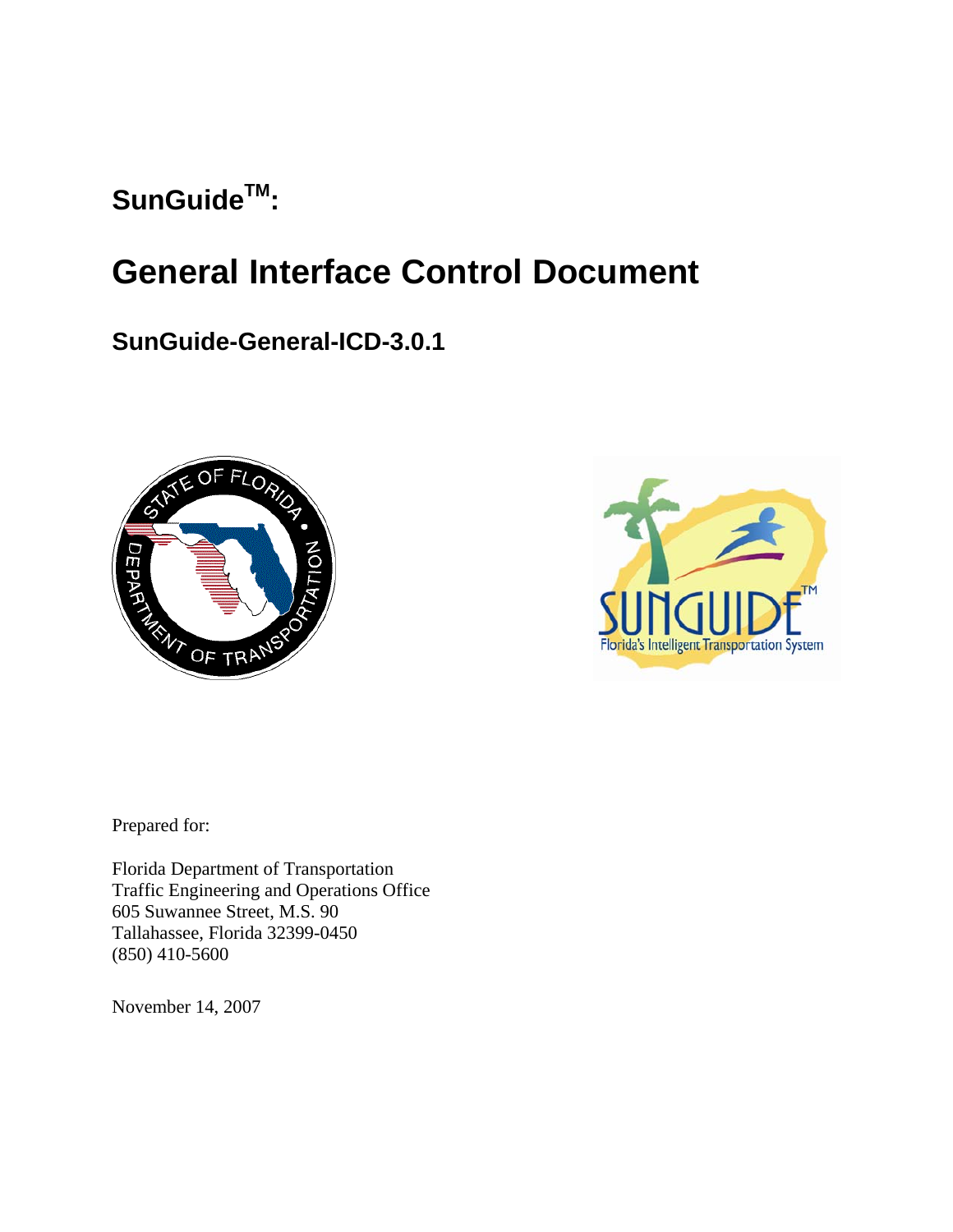| <b>Document Control Panel</b> |                                |                |             |  |  |  |  |
|-------------------------------|--------------------------------|----------------|-------------|--|--|--|--|
| File Name:                    | SunGuide-General-ICD-3.0.1.doc |                |             |  |  |  |  |
| <b>File Location:</b>         | <b>SunGuide CM Repository</b>  |                |             |  |  |  |  |
| CDRL:                         | $6 - 1$                        |                |             |  |  |  |  |
|                               | <b>Name</b>                    | <b>Initial</b> | <b>Date</b> |  |  |  |  |
| Created By:                   | Lynne Randolph, SwRI           | LAR            | 11/15/04    |  |  |  |  |
|                               |                                |                |             |  |  |  |  |
| Reviewed By:                  | Steve Dellenback, SwRI         | <b>SWD</b>     | 11/15/04    |  |  |  |  |
|                               | <b>Steve Novosad, SwRI</b>     | <b>SEN</b>     | 11/15/04    |  |  |  |  |
|                               | Steven W. Dellenback, SwRI     | <b>SWD</b>     | 10/16/07    |  |  |  |  |
|                               | Steve Dellenback, SwRI         | <b>SWD</b>     | 11/14/07    |  |  |  |  |
|                               |                                |                |             |  |  |  |  |
|                               |                                |                |             |  |  |  |  |
|                               |                                |                |             |  |  |  |  |
|                               |                                |                |             |  |  |  |  |
|                               |                                |                |             |  |  |  |  |
|                               |                                |                |             |  |  |  |  |
| Modified By:                  | Meredith Moczygemba, SwRI      | <b>MRM</b>     | 11/17/05    |  |  |  |  |
|                               | Meredith Moczygemba, SwRI      | <b>MRM</b>     | 09/12/07    |  |  |  |  |
|                               | Steve Dellenback, SwRI         | <b>SWD</b>     | 11/14/07    |  |  |  |  |
|                               |                                |                |             |  |  |  |  |
| Completed By:                 |                                |                |             |  |  |  |  |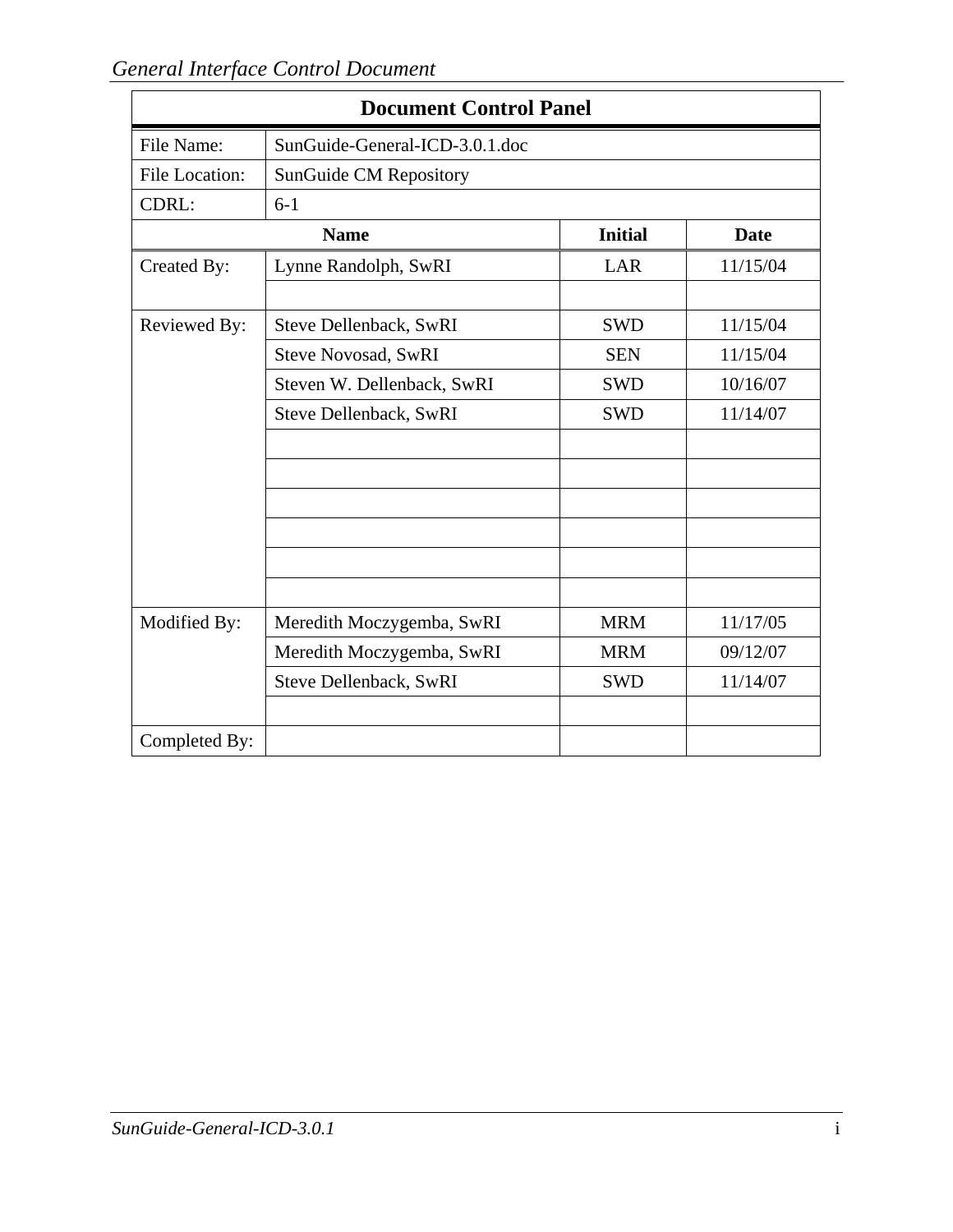# **Table of Contents**

| 1.                              |                         |  |
|---------------------------------|-------------------------|--|
| 1.1<br>1.2<br>1.3<br>1.4<br>1.5 |                         |  |
| 2.                              |                         |  |
| 2.1<br>2.2                      | 2.2.1<br>2.2.2<br>2.2.3 |  |
| 2.3                             |                         |  |
|                                 | 2.3.1<br>2.3.2<br>2.3.3 |  |
| 2.4                             |                         |  |
| 2.5                             | 2.5.1<br>2.5.2<br>2.5.3 |  |
| 2.6                             |                         |  |
| 2.7<br>2.8<br>2.9               |                         |  |
| 3.                              |                         |  |
|                                 |                         |  |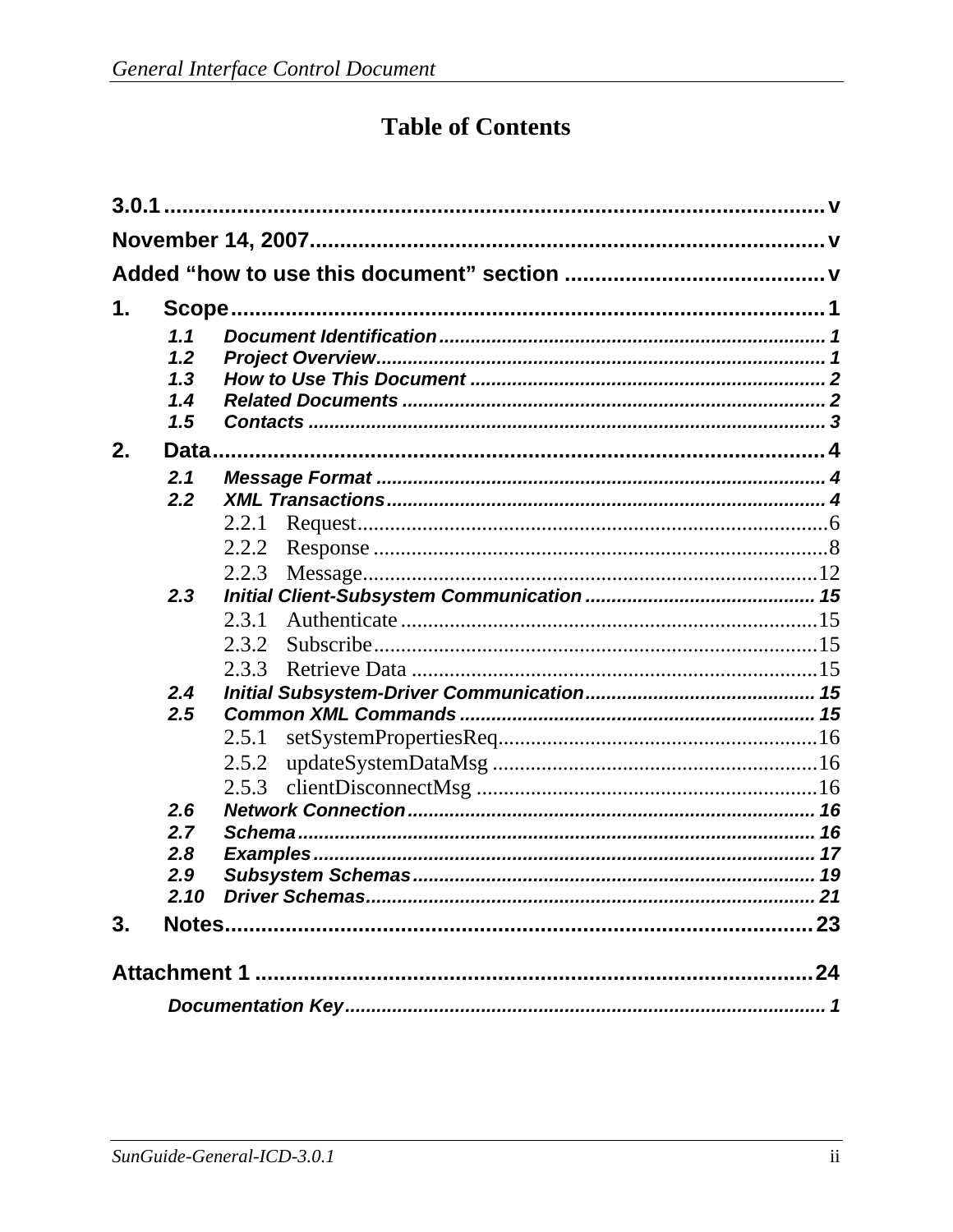# **List of Figures**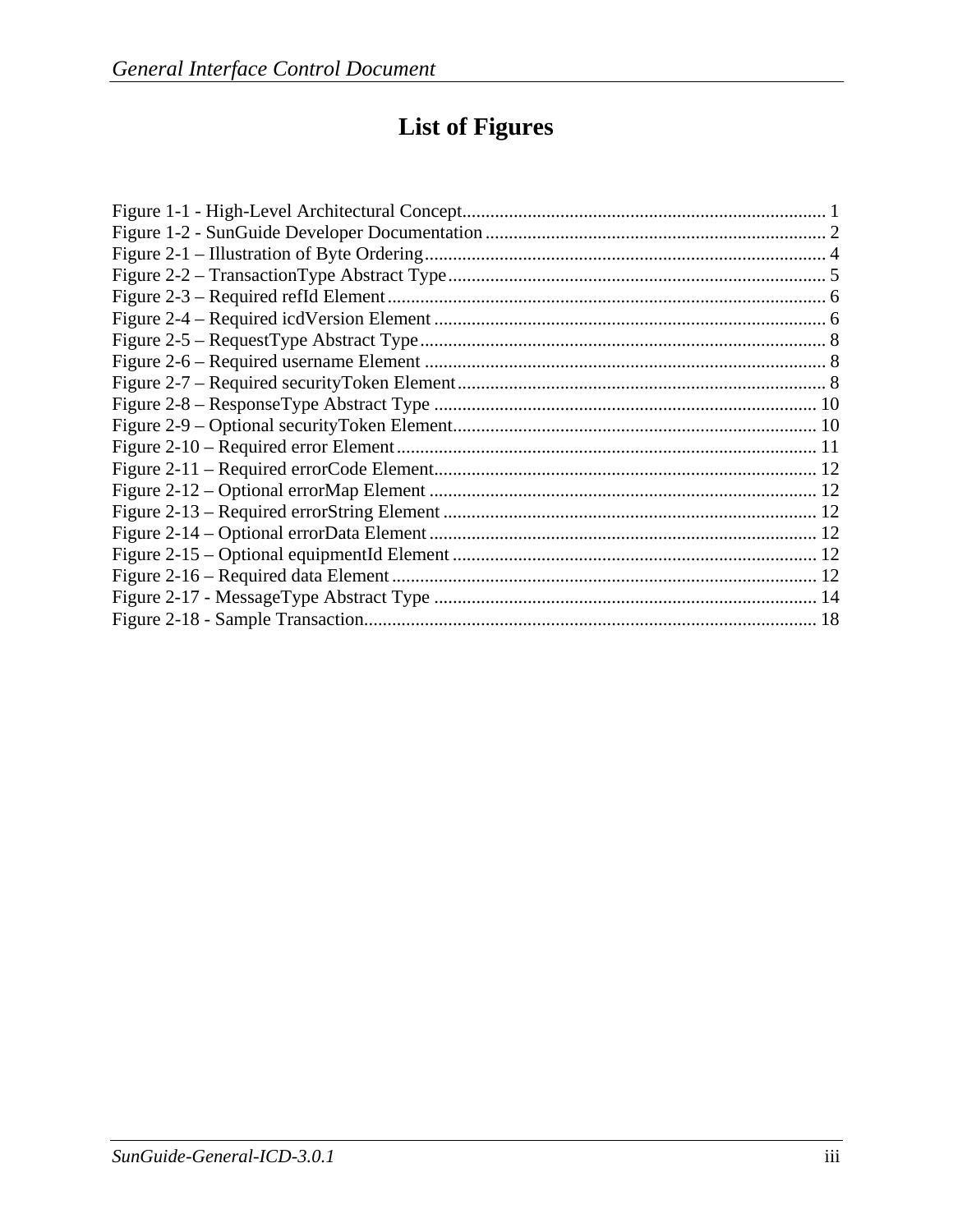# **List of Acronyms**

| <b>ATMS</b> | <b>Advanced Traffic Management System</b> |
|-------------|-------------------------------------------|
| <b>DOT</b>  | Department of Transportation              |
| <b>FDOT</b> | Florida Department of Transportation      |
| <b>ITS</b>  | <b>Intelligent Transportation Systems</b> |
| <b>ITN</b>  | Invitation to Negotiate                   |
| SwRI        | <b>Southwest Research Institute</b>       |
| <b>TMC</b>  | <b>Traffic Management Center</b>          |
| XML         | Extensible Markup Language                |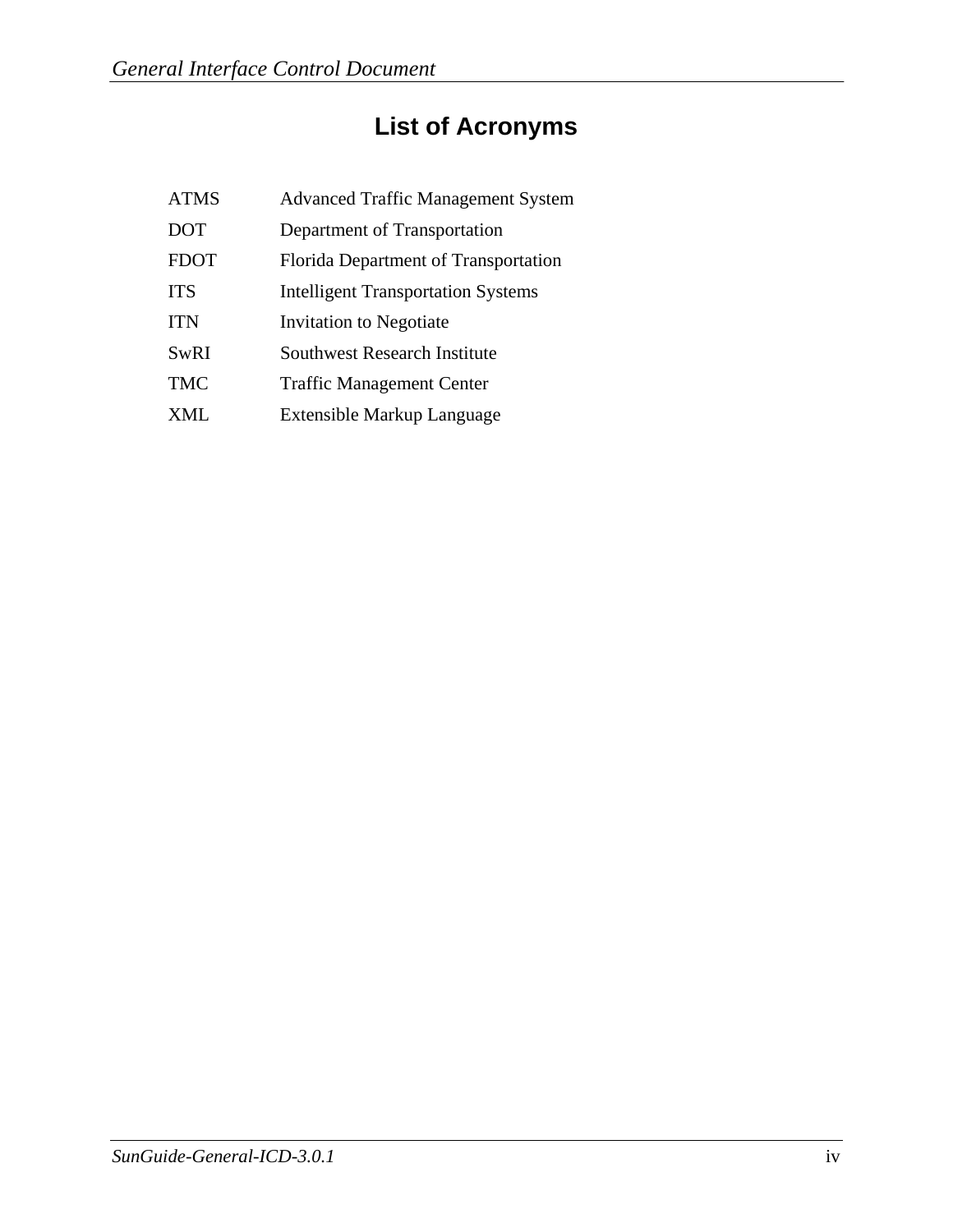# **REVISION HISTORY**

| <b>Revision</b> | Date              | <b>Changes</b>                           |
|-----------------|-------------------|------------------------------------------|
| 1.0.0           | November 4, 2002  | Initial Release                          |
| 1.0.2           | November 17, 2005 | Updated for Release 2 software           |
| 3.0.0           | October 16, 2007  | Updated for Release 3 software           |
| 3.0.1           | November 14, 2007 | Added "how to use this document" section |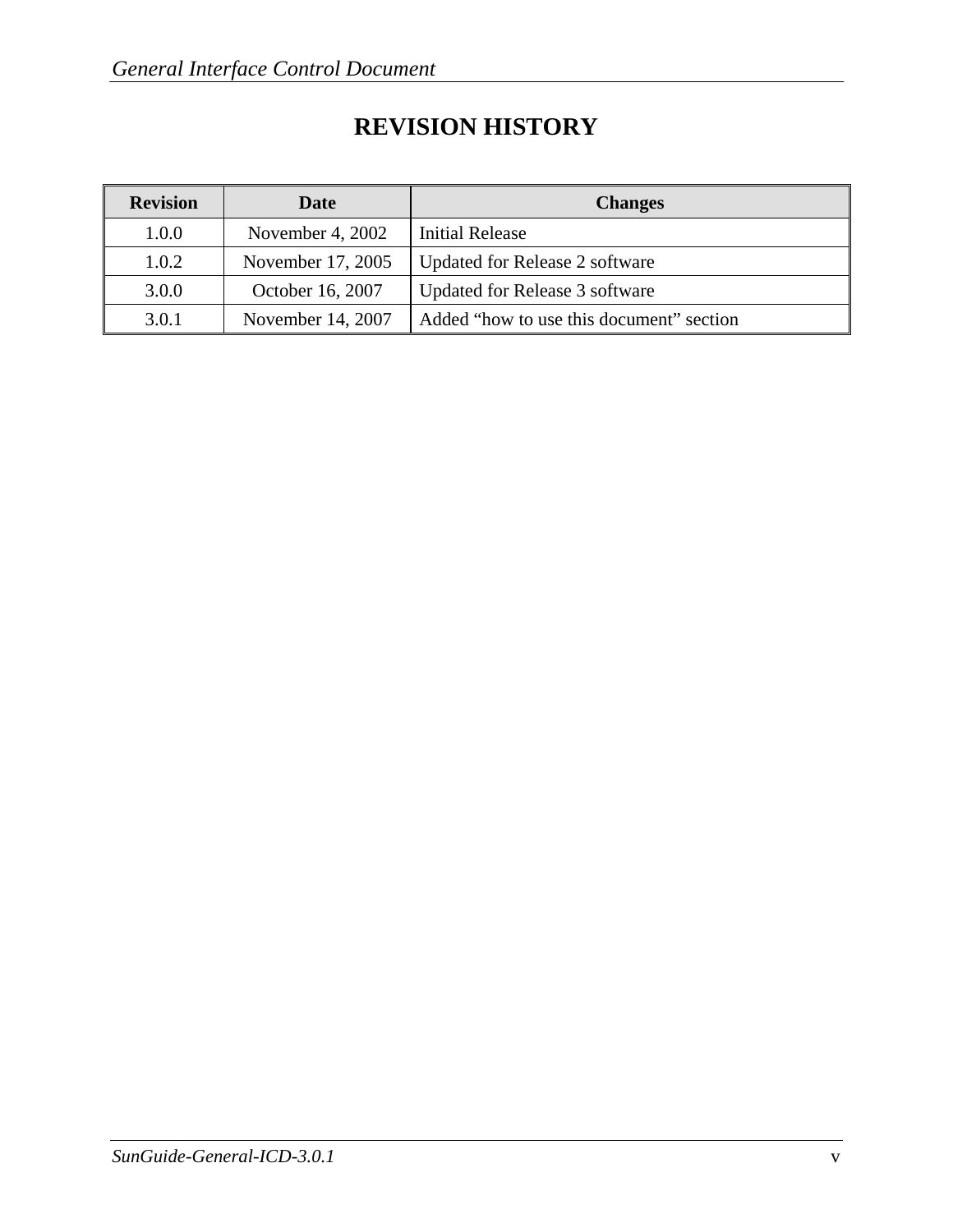# **1. Scope**

### *1.1 Document Identification*

This Interface Control Document (ICD) describes the interface between individual SunGuide<sup>TM</sup> clients and the various subsystems and between the subsystems and the associated drivers. The general base architecture of the XML communications including connection information, byte order and base transaction classes is delineated in this document. This ICD defines Extensible Markup Language (XML) schemas upon which XML requests shall be based in communicating amongst the various processes

### *1.2 Project Overview*

The Florida Department of Transportation (FDOT) is conducting a program that is developing SunGuide software. The SunGuide software is a set of Intelligent Transportation System (ITS) software that allows the control of roadway devices as well as information exchange across a variety of transportation agencies. The goal of the SunGuide software is to have a common software base that can be deployed throughout the state of Florida. The SunGuide software development effort is based on ITS software available from the state of Texas; significant customization of the software is being performed as well as the development of new software modules. The following figure provides a graphical view of the software to be developed:



**Figure 1-1 - High-Level Architectural Concept**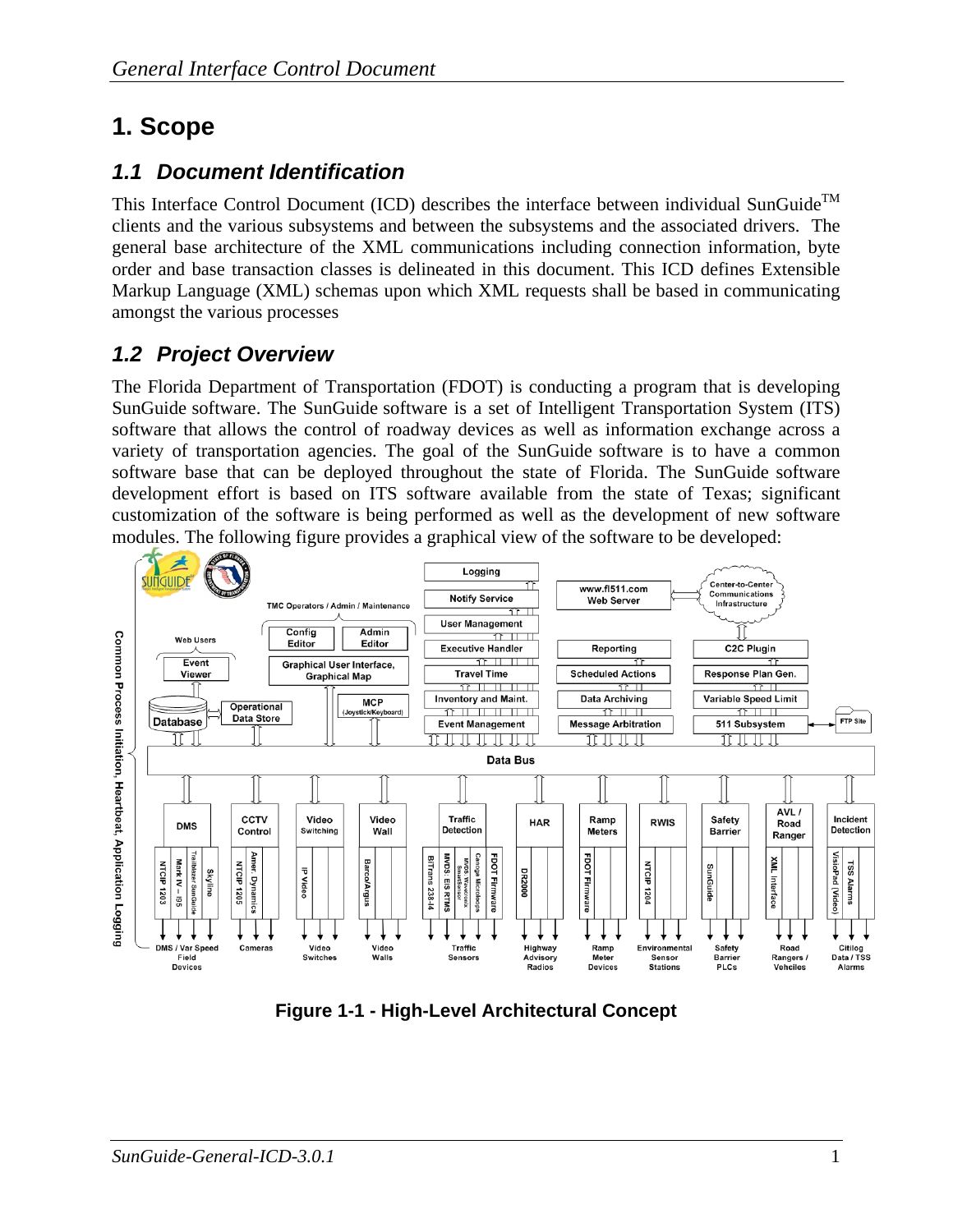### *1.3 How to Use This Document*

The ICDs describe the specific interface between two SunGuide subsystems or between a SunGuide subsystem and a SunGuide driver. The relationship of appropriate documents is shown in the Figure 1-2.



**Figure 1-2 - SunGuide Developer Documentation** 

This document describes an *internal* SunGuide interface. The interface described is between two SunGuide compliant processes. The reader should review the following document to gain an understanding of how SunGuide compliant application is created (this will vary if the application is a driver or subsystem):

### *SunGuide Software Architecture Guidelines* (SAG)

The SAG describes what needs to be included in a SunGuide application to assure that it will work cooperatively in the SunGuide environment. Once the SAG is reviewed, the following document should be reviewed:

### *SunGuide Software Design Document* (SDD)

The SDD will provide an understanding of how individual components of SunGuide were designed. Finally the ICD, along with the associated schema should be reviewed to determine what data needs to be exchanged on the interface being defined in this document.

Additionally, a SunGuide "Developer Training" class is available that provides the students with an introduction into developing SunGuide processes. The SunGuide source code repository has a generic subsystem and a generic driver available that can be used as the basis for developing a new application.

### *1.4 Related Documents*

The following documents were used to develop this document: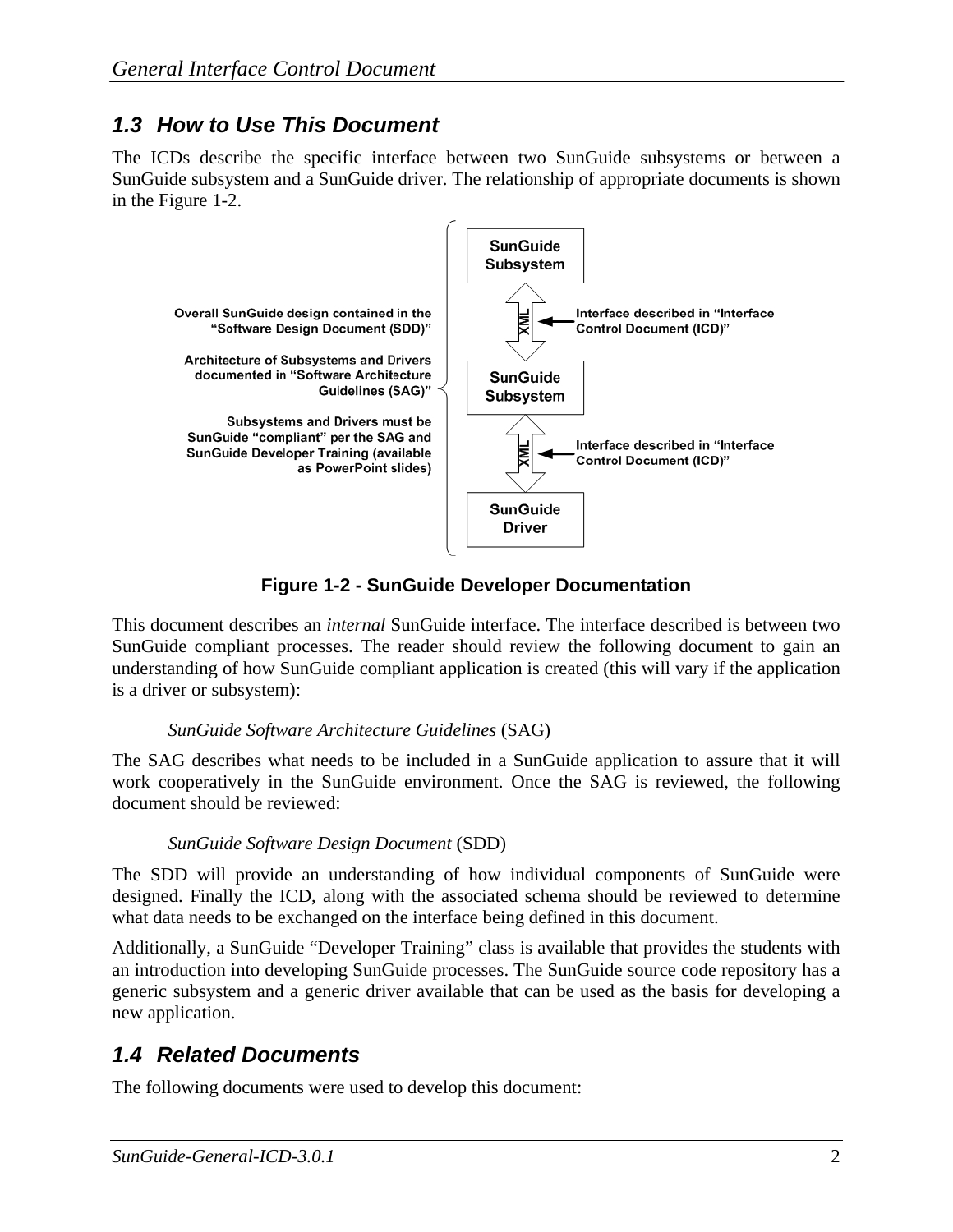- SwRI Qualification Response: *Response to the Invitation to Negotiate (ITN): Statewide Transportation Management Center Software Library System, Negotiation Number: ITN-DOT-02/03-9025-RR,* SwRI Proposal No. 10-35924, dated: November 18, 2002.
- SwRI Technical Proposal: *Technical Proposal for Invitation to Negotiate (ITN)*: *Statewide Transportation Management Center Software Library System, Negotiation Number: ITN-DOT-02/03-9025-RR,* SwRI Proposal No. 10-35924, dated: January 31, 2003.
- SwRI Cost Proposal: *Cost Proposal for Invitation to Negotiate (ITN): Statewide Transportation Management Center Software Library System, Negotiation Number: ITN-DOT-02/03-9025-RR,* SwRI Proposal No. 10-35924, dated: January 31, 2003.
- SwRI BAFO letter: *Southwest Research Institute® Proposal No. 10-35924, "Invitation to Negotiate (ITN): Statewide Transportation Management Center Software Library System", Reference: Negotiation Number: ITN-DOT-02/03-9025-RR*, dated: May 5, 2003.
- FDOT procurement document: *Invitation To Negotiate (ITN), Negotiation Number: ITN DOT-02/03-9025-RR, Statewide Transportation Management Center Software Library System*, dated: October 21, 2002.
- FDOT Scope of Services: *Statewide Transportation Management Center Software Library System: Scope of Services,* September 22, 2003.
- FDOT Requirements Document: *Statewide Transportation Management Center Software Library System: Requirements Specification,* June 3, 2003.
- Southwest Research Institute, *TMC Software Study*, November 15, 2001.
- Southwest Research Institute, *Introduction to an Operational Concept For the Florida Statewide Library*, FDOT – OCD – 1.0, March 31, 2002.
- World Wide Web Consortium (W3) website:  $\frac{http://www.w3.org.}{http://www.w3.org.}$
- SunGuide<sup>SM</sup> Project website: http://sunguide.datasys.swri.edu.

### *1.5 Contacts*

The following are contact persons for the SunGuide software project:

- Elizabeth Birriel, ITS Central Office, elizabeth.birriel@dot.state.fl.us, 850-410-5606
- Trey Tillander, FDOT SunGuide Project Manager, trey.tillander@dot.state.fl.us, 850-
- $-410-5617$
- **John Bonds, Senior ITS Specialist, jbonds@pbsj.com, 408-873-2514**
- David Chang, ITS Specialist, David.Chang@dot.state.fl.us, 850-410-5622
- Steve Dellenback, SwRI Project Manager, sdellenback@swri.org, 210-522-3914
- Robert Heller, SwRI Software Project Manager, rheller@swri.org, 210-522-3824

The following are contacts that will be used by the SunGuide software project team to assure consistency with other FDOT projects and FDOT procedures:

Liang Hsia, FDOT TERL, liang.hsia@dot.state.fl.us, 850-410-5615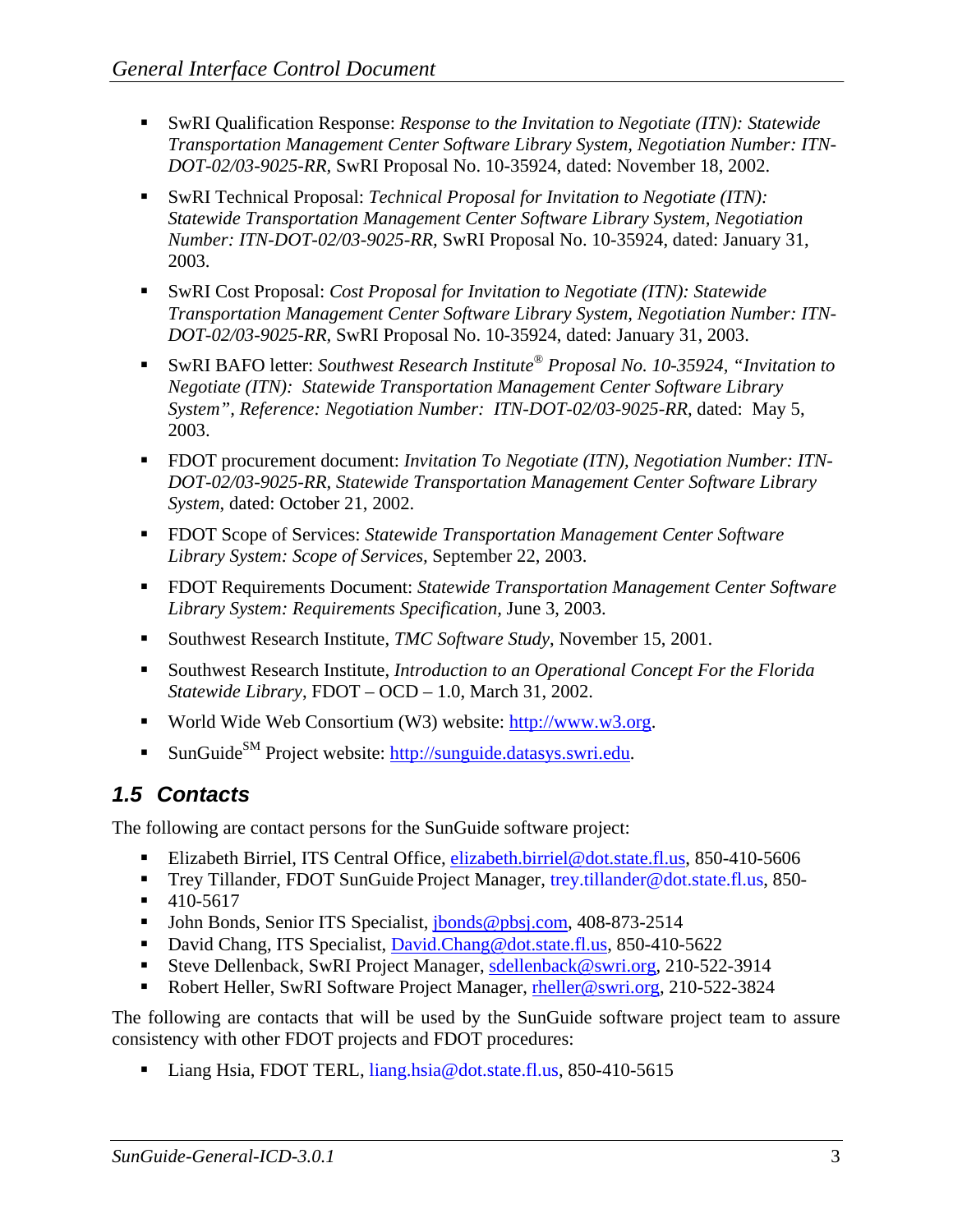# **2. Data**

The following sections detail the transactions that can be exchanged between client and server applications. Transactions begin with the size of the data being sent, followed by the compression type and the XML command being sent.

Transactions are sent from the client to the server and from the server to the client and may be either requests, responses or messages. The data formats expected are identical for requests, messages and responses. The actual XML being sent determines the type of command that is being transmitted.

### *2.1 Message Format*

The data items for each data type are described in detail, including the data type and size, and a detailed description (if specific values apply to the item). All integer and bitmap data will be in big endian byte order (i.e. the least significant byte is the farthest to the right). Bits are labeled from right (#0) to left of a byte or word. Strings are not null terminated and are of variable length.



**Figure 2-1 – Illustration of Byte Ordering** 

| Data Item Description   Data Type and Size |                    | <b>Detailed Data Description</b>                                                                                                                                                                                                                                                                                                                 |
|--------------------------------------------|--------------------|--------------------------------------------------------------------------------------------------------------------------------------------------------------------------------------------------------------------------------------------------------------------------------------------------------------------------------------------------|
| <b>Transmitted Size</b>                    | Integer $-4$ bytes | The size of the XML being transmitted (if compression)<br>is being used, then this is the size of the data after<br>compression is performed).                                                                                                                                                                                                   |
| Decompressed Size                          | Integer $-4$ bytes | This is the size of the original message before<br>compression. ISO-8859-1 is<br>used<br>to<br>compress/decompress. If original message size is<br>equal to zero then compression is not used. Note:<br>ZLIB is the only supported compression algorithm.<br>information on ZLIB<br>is<br>available<br>More<br>at:<br>http://www.gzip.org/zlib/. |
| <b>XML</b>                                 | String - Varied    | see schema information<br>Variable.<br>specific<br>for<br>requests, responses, and messages.                                                                                                                                                                                                                                                     |

**Table 2.1 – Transaction Parameters** 

XML schemas, sample XML and documentation for the requests and responses are shown in the following sections.

### *2.2 XML Transactions*

The diagram in Figure 2-2 shows the transaction type used by all requests, messages, and responses sent to or from the subsystem. The TransactionType is an abstract type that each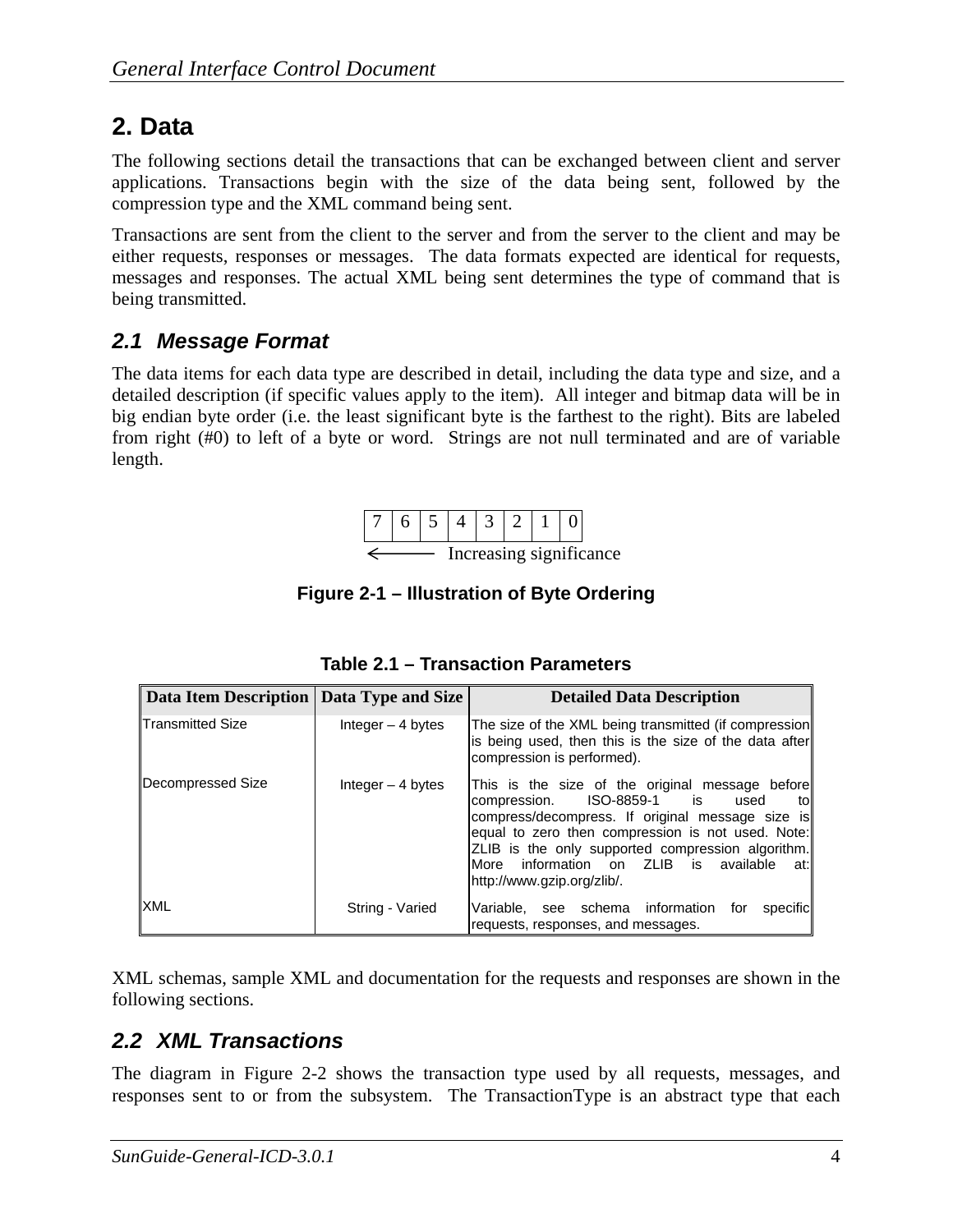request, message, or response sent to the subsystem must extend. The *refId* is an identifier assigned by the client to uniquely identify this transaction. Responses generated by the subsystem will return the *refId* that was designated in the request. The *icdVersion* will verify that the client is using the appropriate ICD and XML schemas. The *providerName* attribute stores the name of the data provider (i.e. "cctv1," "tampaDms," etc.) as specified in the configuration file, while the *providerType* attribute stores the type of data provider (i.e. "cctv," "dms," etc.).



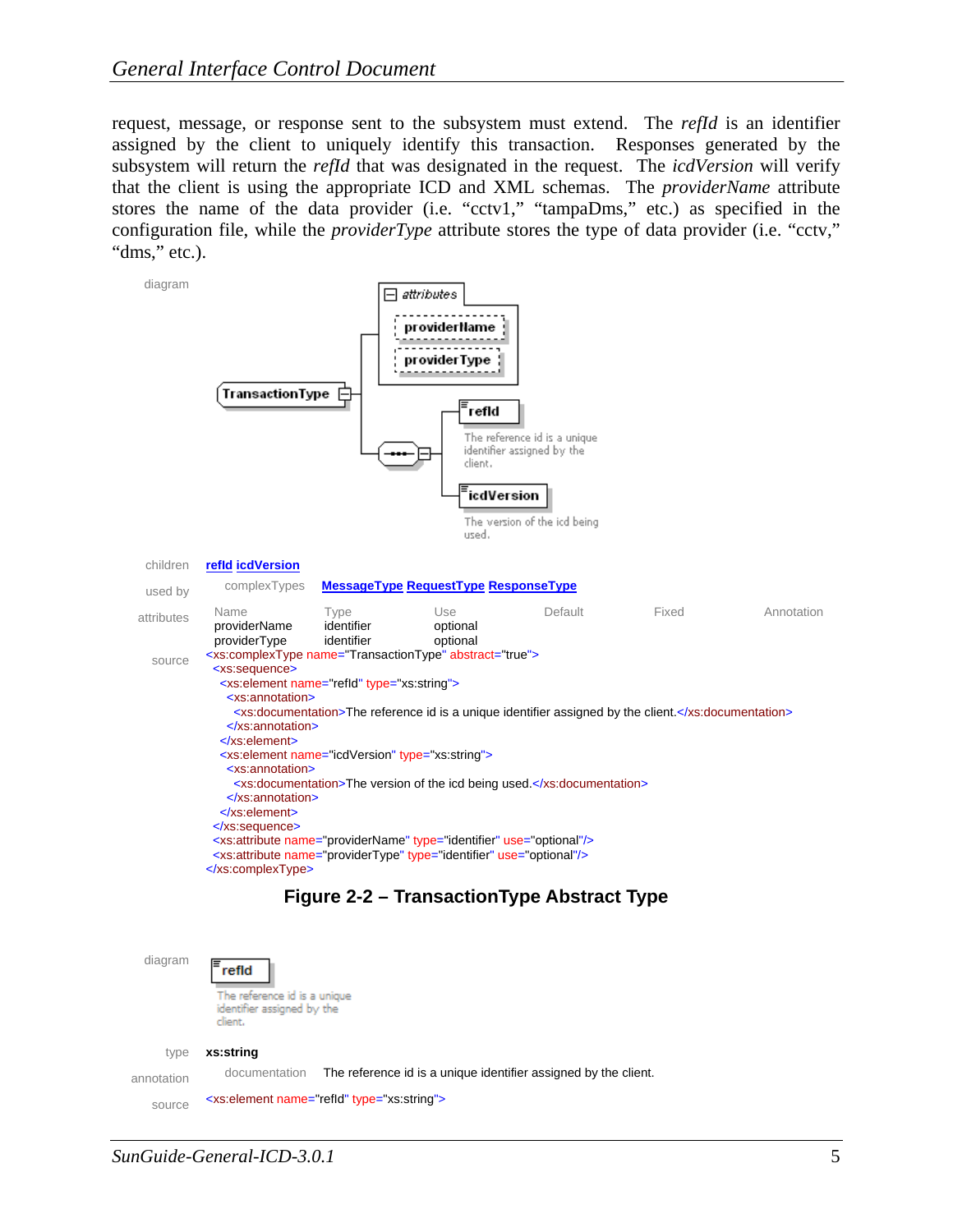



**Figure 2-4 – Required icdVersion Element** 

### *2.2.1 Request*

A request (Figure 2-5) is a transaction that contains two additional data fields: *username* and *securityToken*. Requests that are sent from clients to subsystems must contain the *username* and *securityToken* element. These two elements are optional as requests from subsystems to drivers do not require an authenticated user. The *username* is a string representing the client who has been authenticated. The *securityToken* is a string that is returned to a client upon authentication to a subsystem.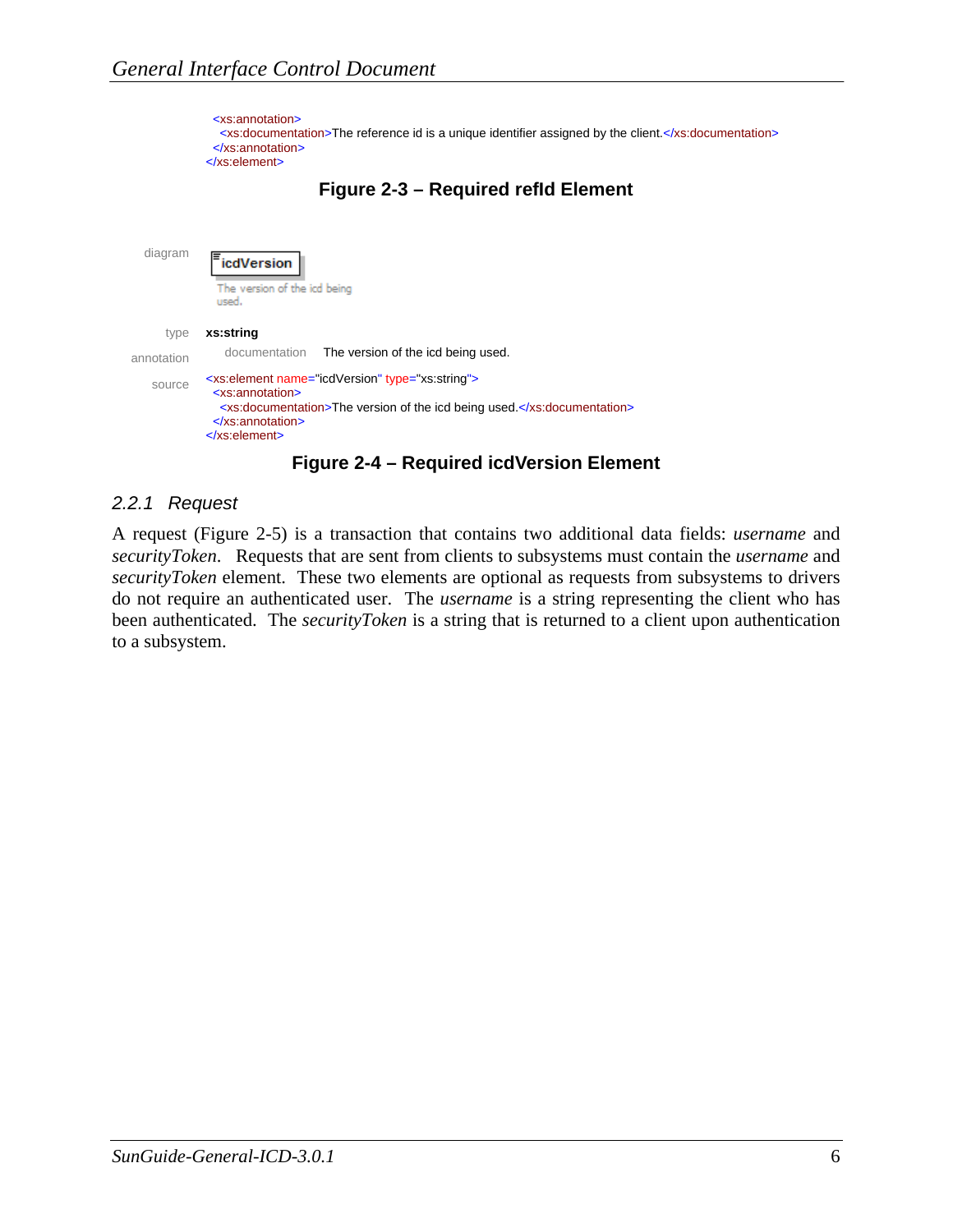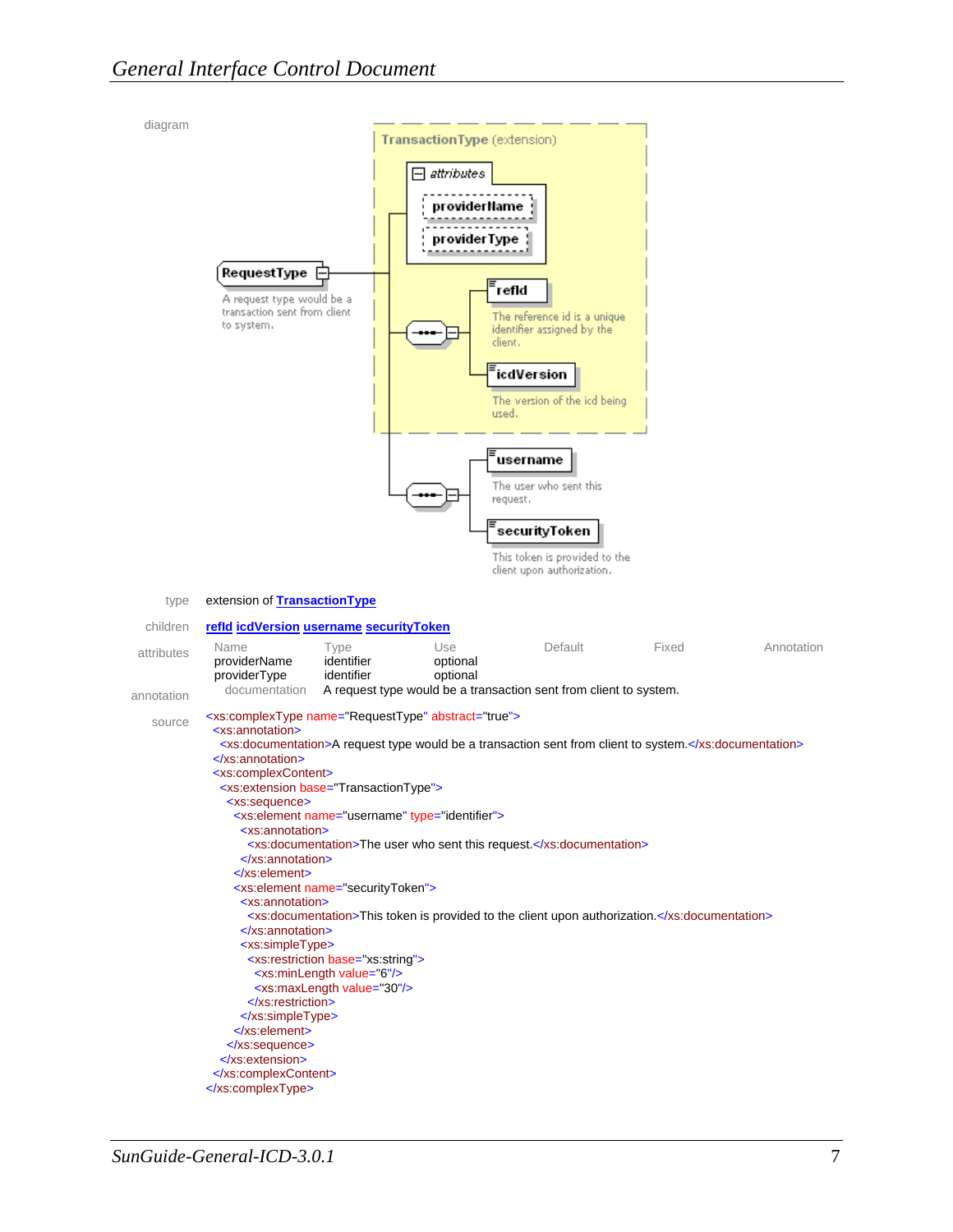

### **Figure 2-5 – RequestType Abstract Type**

**Figure 2-7 – Required securityToken Element** 

#### *2.2.2 Response*

The response is a transaction that contains either an error or the response data. An error returned by the system will contain an error code, which is an integer value, and an error string containing the text of the error message. Other optional information may also be returned. If there is no error, the response data is returned. For responses where the client has added or modified data, the response will include the new data. The data is returned in the response to allow clients who have subscribed to the data changes to receive the same response and update their data. The optional security token is used by the Data Bus to route subsystem responses to the appropriate clients.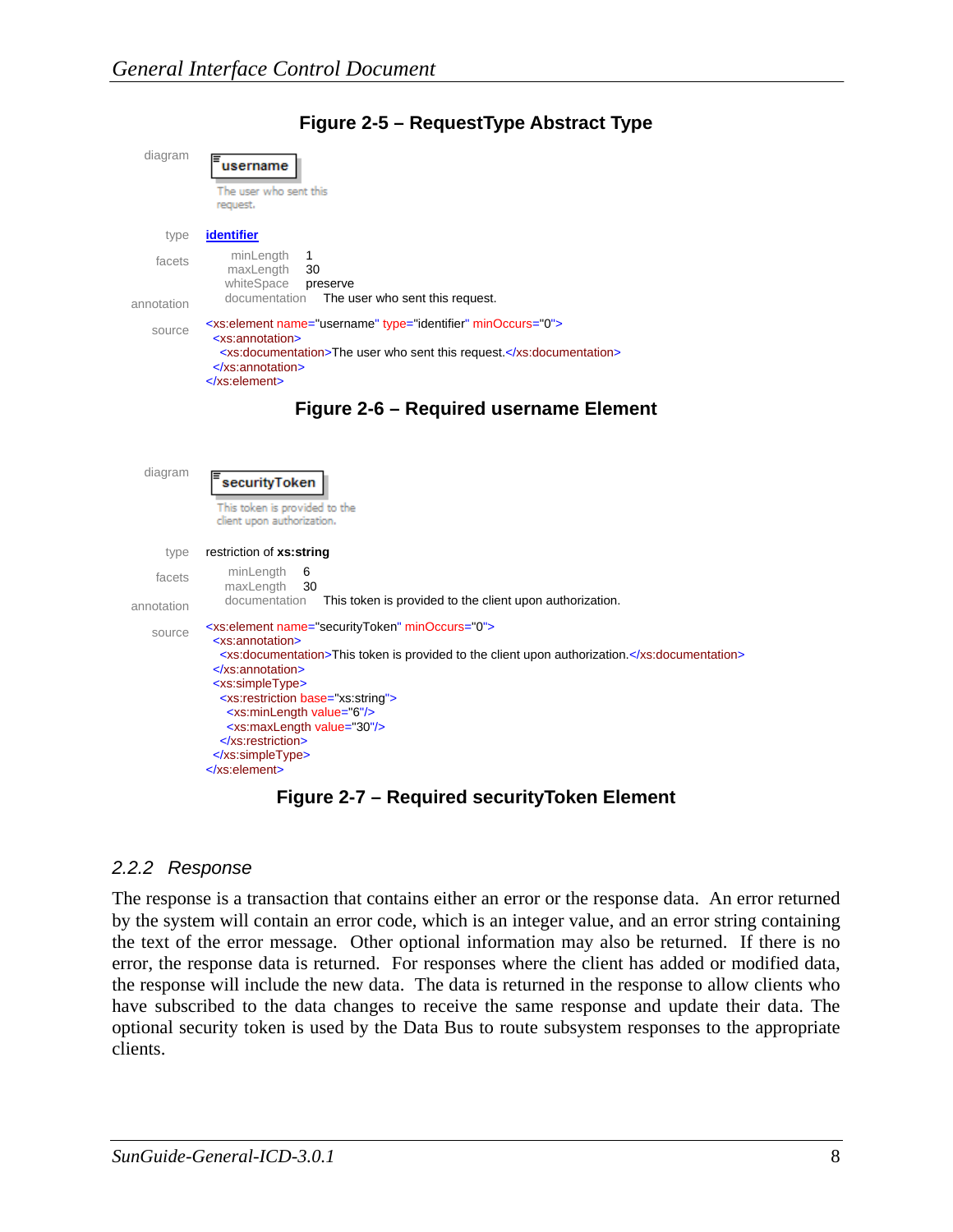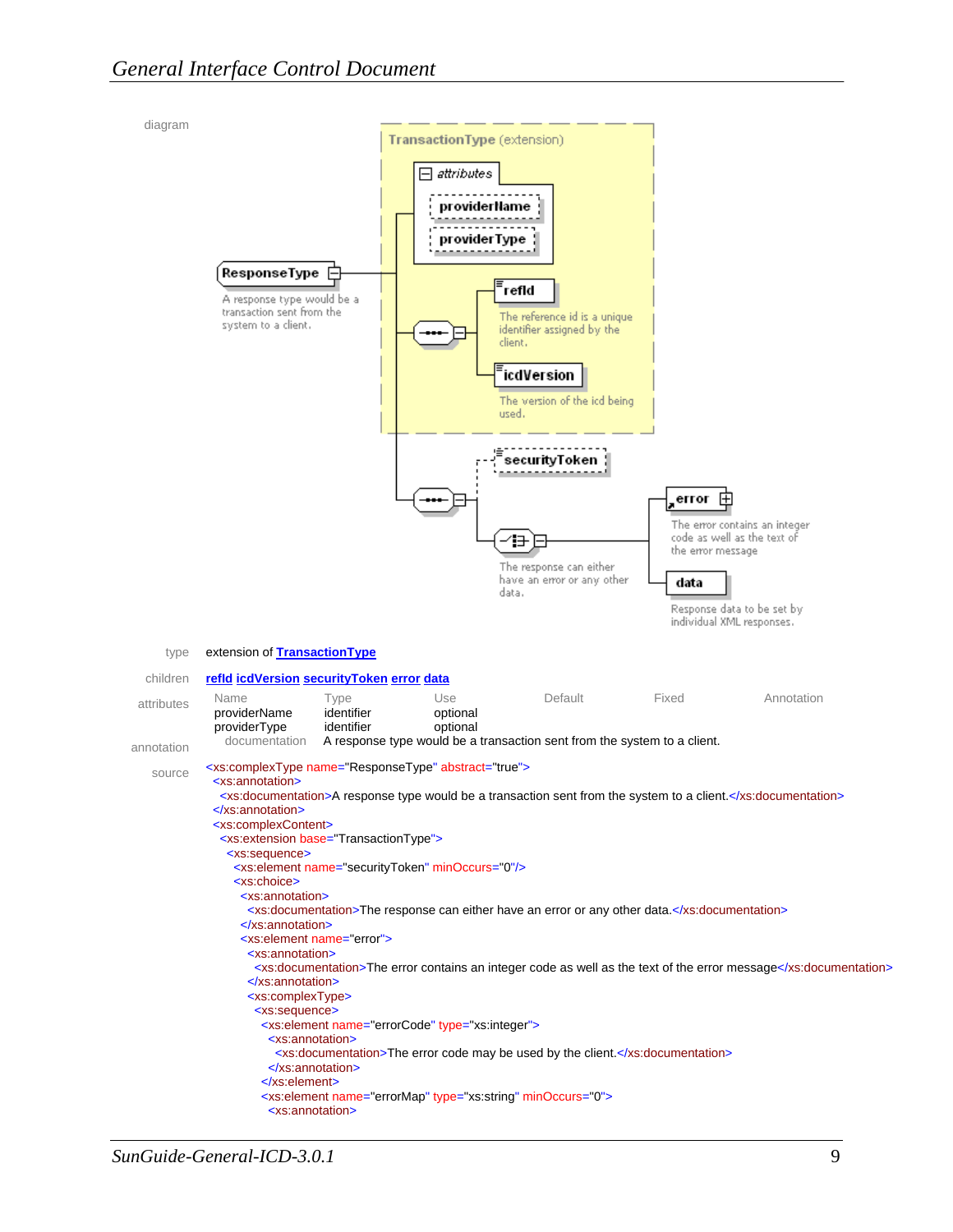```
<xs:documentation>Name of table to lookup the error code.</xs:documentation>
           </xs:annotation>
          </xs:element>
          <xs:element name="errorString" type="xs:string">
           <xs:annotation>
            <xs:documentation>This string contains the error text set by the originating process.</xs:documentation>
           </xs:annotation>
          </xs:element>
          <xs:element name="errorData" type="xs:string" minOccurs="0">
           <xs:annotation>
             <xs:documentation>Additional error information.</xs:documentation>
           </xs:annotation>
          </xs:element>
          <xs:element name="equipmentId" type="xs:string" minOccurs="0">
           <xs:annotation>
            <xs:documentation>The string contains the equipment identifier</xs:documentation>
           </xs:annotation>
          </xs:element>
         </xs:sequence>
        </xs:complexType>
       </xs:element>
       <xs:element name="data" type="responseData">
        <xs:annotation>
        <xs:documentation>Response data to be set by individual XML responses.</xs:documentation>
        </xs:annotation>
       </xs:element>
     </xs:choice>
    </xs:sequence>
   </xs:extension>
  </xs:complexContent>
</xs:complexType>
```
### **Figure 2-8 – ResponseType Abstract Type**

diagram securityToken { properties isRef 0<br>minOcc 0 minOcc 0 maxOcc 1

source <xs:element name="securityToken" minOccurs="0"/>

### **Figure 2-9 – Optional securityToken Element**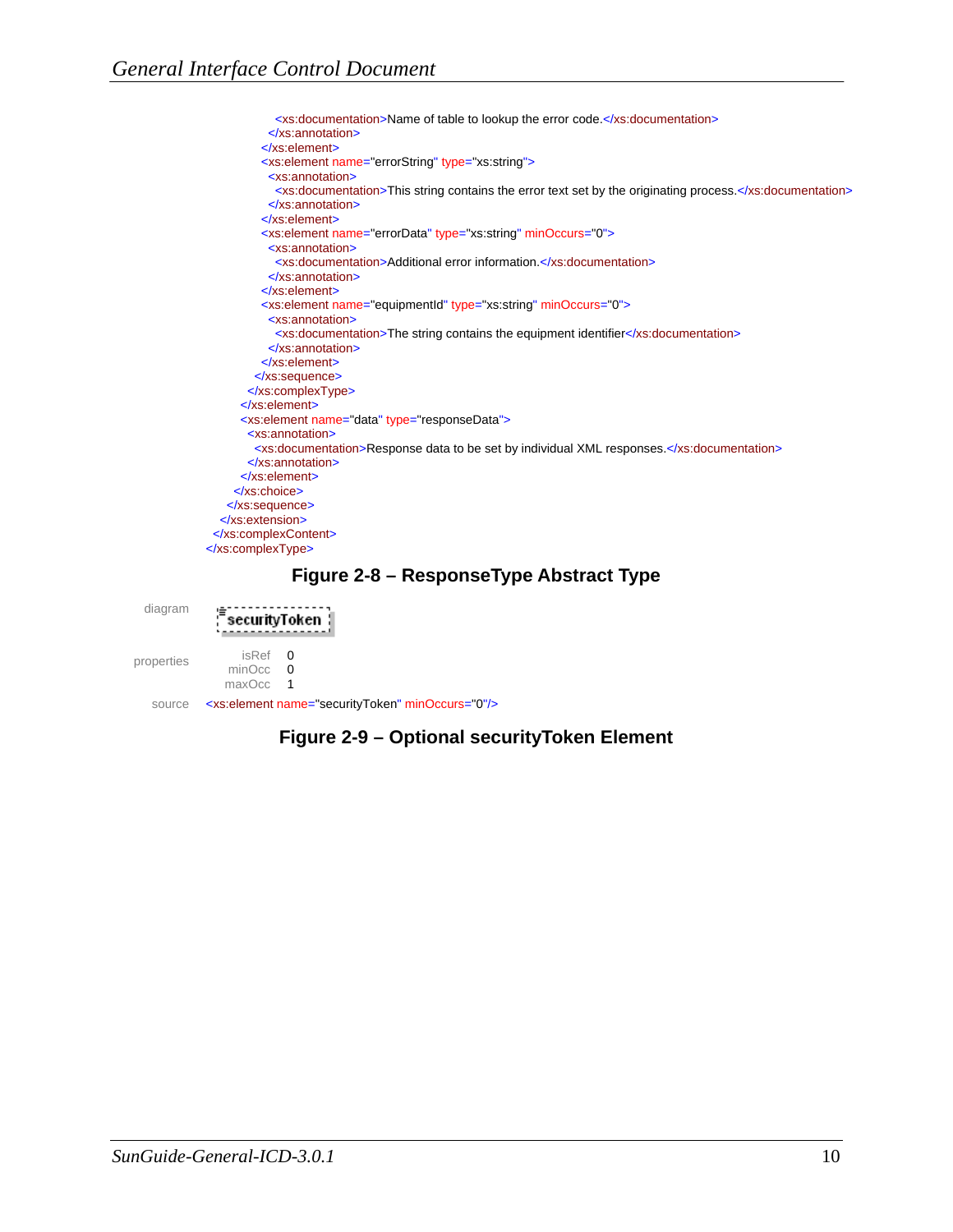

**Figure 2-10 – Required error Element**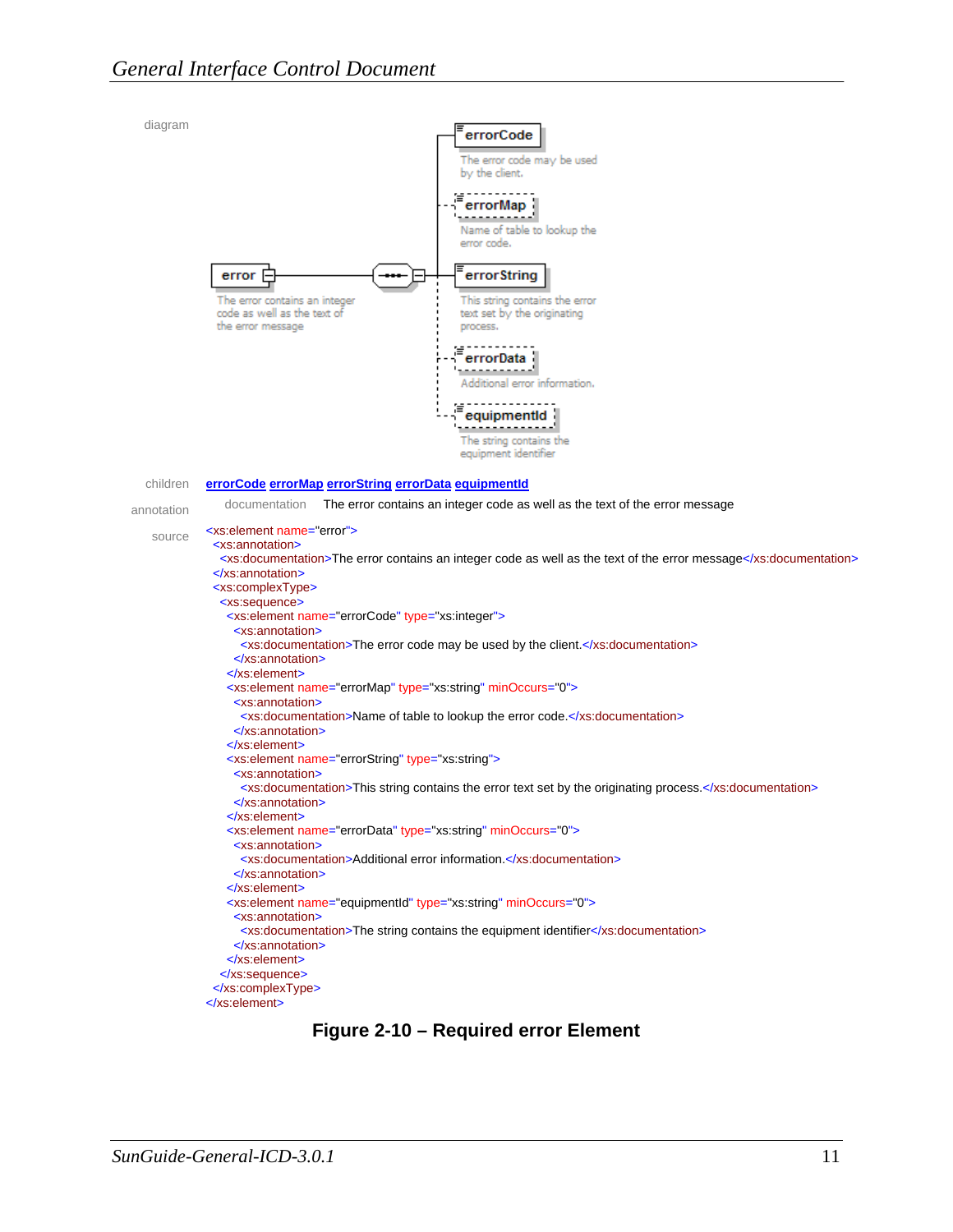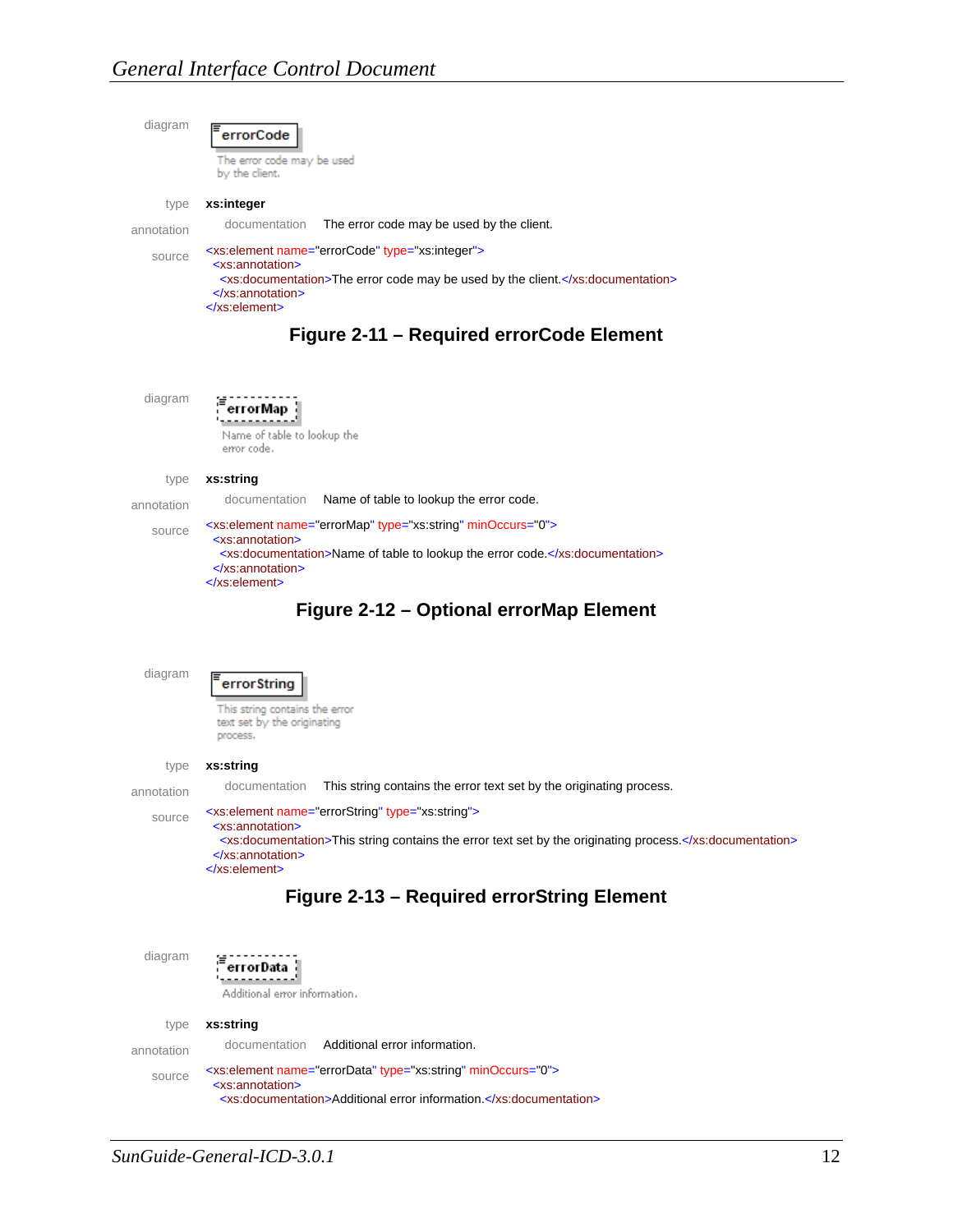</xs:annotation> </xs:element>

| Figure 2-14 - Optional errorData Element |  |  |
|------------------------------------------|--|--|
|                                          |  |  |

| diagram    | equipmentId<br>The string contains the<br>equipment identifier                                                                                                                                                                          |
|------------|-----------------------------------------------------------------------------------------------------------------------------------------------------------------------------------------------------------------------------------------|
| type       | xs:string                                                                                                                                                                                                                               |
| annotation | The string contains the equipment identifier<br>documentation                                                                                                                                                                           |
| source     | <xs:element minoccurs="0" name="equipmentid" type="xs:string"></xs:element>                                                                                                                                                             |
|            | <xs:annotation><br/><xs:documentation>The string contains the equipment identifier</xs:documentation><br/><math>\le</math>/xs:annotation&gt;<br/><math>\langle</math>xs:element&gt;</xs:annotation>                                     |
|            | Figure 2-15 – Optional equipmentid Element                                                                                                                                                                                              |
| diagram    | data<br>Response data to be set by<br>individual XML responses.                                                                                                                                                                         |
| type       | responseData                                                                                                                                                                                                                            |
| annotation | Response data to be set by individual XML responses.<br>documentation                                                                                                                                                                   |
| source     | <xs:element name="data" type="responseData"><br/><xs:annotation><br/><xs:documentation>Response data to be set by individual XML responses.</xs:documentation><br/><math>\le</math>/xs:annotation&gt;<br/></xs:annotation></xs:element> |

#### **Figure 2-16 – Required data Element**

#### *2.2.3 Message*

A message (Figure 2-17) is a transaction that contains an optional *username* and *securityToken*. If sent from a client, both of these must be set for a subsystem to respond. When sent to a client, the *securityToken* must be sent for the Data Bus to route the message to the appropriate client. Neither are required for messages sent between a subsystem and a driver. Messages are sent asynchronously when a response is not required.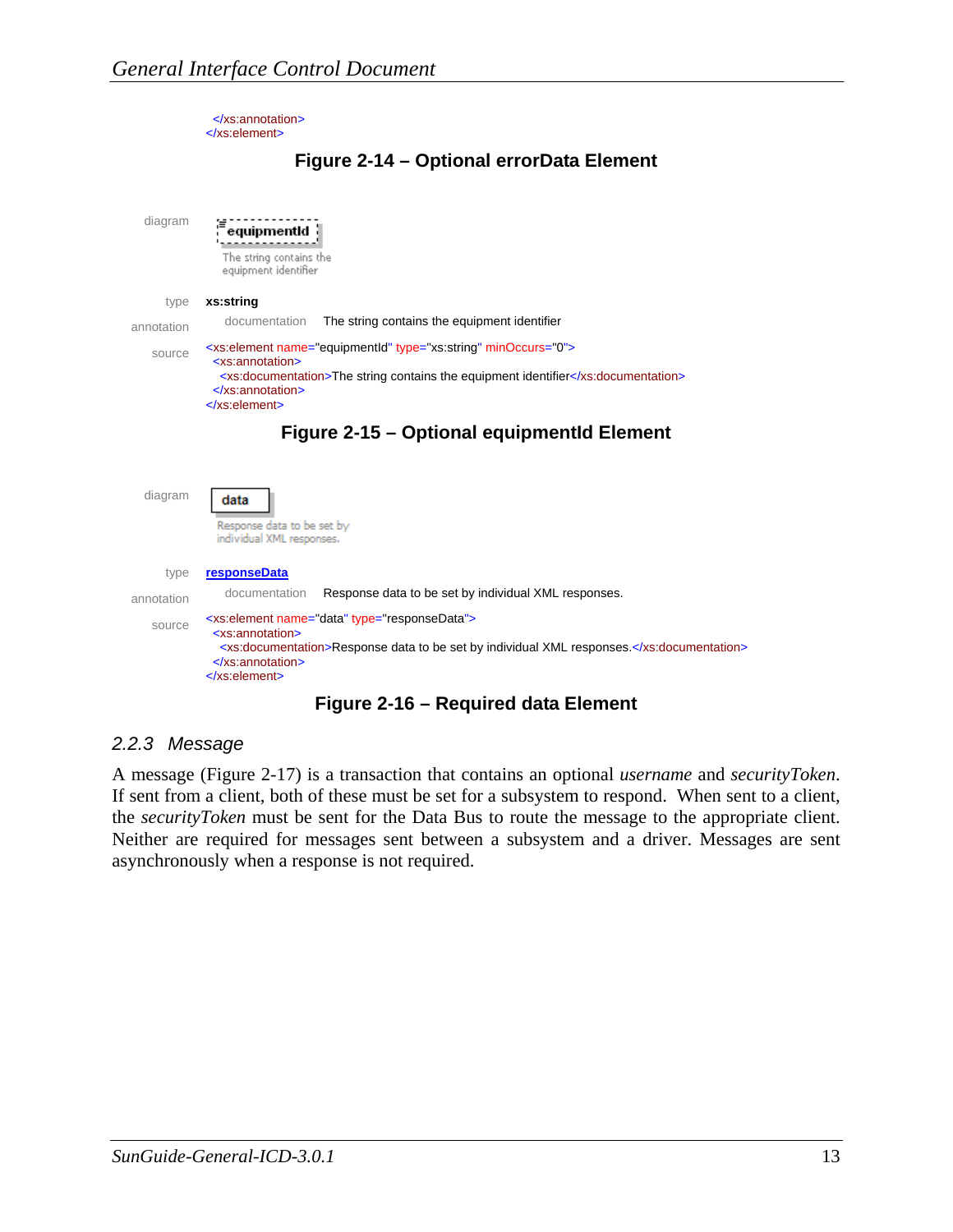

**Figure 2-17 - MessageType Abstract Type**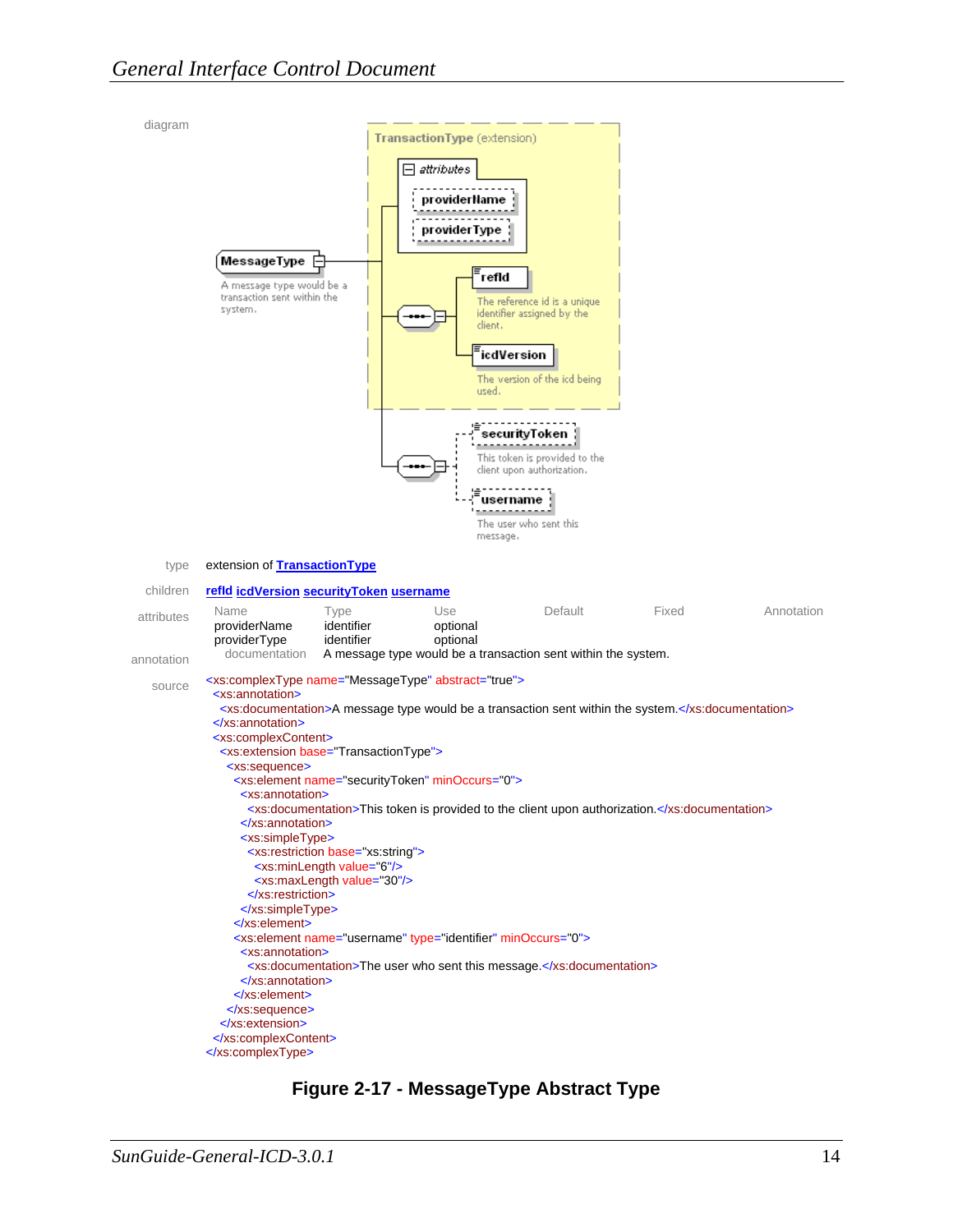### *2.3 Initial Client-Subsystem Communication*

The following communications are valid for all regular subsystems (i.e., DMS, CCTV, TSS). The three commands listed would be the general sequence that should occur when a client connects to a subsystem.

### *2.3.1 Authenticate*

Before any other commands can be sent, a client must send an authenticate request to register with the regular subsystem. The authenticate request is a transaction type which contains two additional fields: *username* and *password*. The *username* is the name of the application or user that is connecting to the subsystem. The application/user must have an associated password that the subsystem can retrieve from the database. The *password* sent as part of this request will be encrypted using Message Digest 5 (MD5) hashing.

The system uses the *username* and *password* to verify the client's privileges. If the authentication is successful, a *securityToken* will be returned to the client. If not successful, an error message will be returned. The *securityToken* returned by the subsystem to the client must be sent with each additional request and will be used to validate the client's ability to perform the request.

### *2.3.2 Subscribe*

Another request that a client might send to the system is a subscribe request. The client can specify what types of data updates should be sent. Then, if that data changes at a later time, the client will receive unsolicited responses with updated data. The subscribe response will return true values for data to which the client has successfully subscribed The subscribe may fail if the client does not have permission to retrieve the data types requested. If a client subscribes more than once, the latest subscription will override previously stored subscription data in the system.

### *2.3.3 Retrieve Data*

A client may also choose to retrieve available data from the subsystem. The client may specify what types of data should be retrieved. This request, used in conjunction with the subscribe request, is used to ensure the client has valid data objects for the subsystem.

### *2.4 Initial Subsystem-Driver Communication*

Unlike client-subsystem connections, communications between a subsystem and a driver do not require authentication. Drivers do not communicate with the database, so when a subsystem connects to a driver, the subsystem must send all appropriate data to the driver. For example, when CCTV subsystem connects to the CCTV driver, a list of all cameras that driver should control is sent to the driver.

### *2.5 Common XML Commands*

Each SunGuide subsystem is responsible for implementing the following commands. (Refer to sections Subsystem Schemas and Driver Schemas for further information regarding the commands described).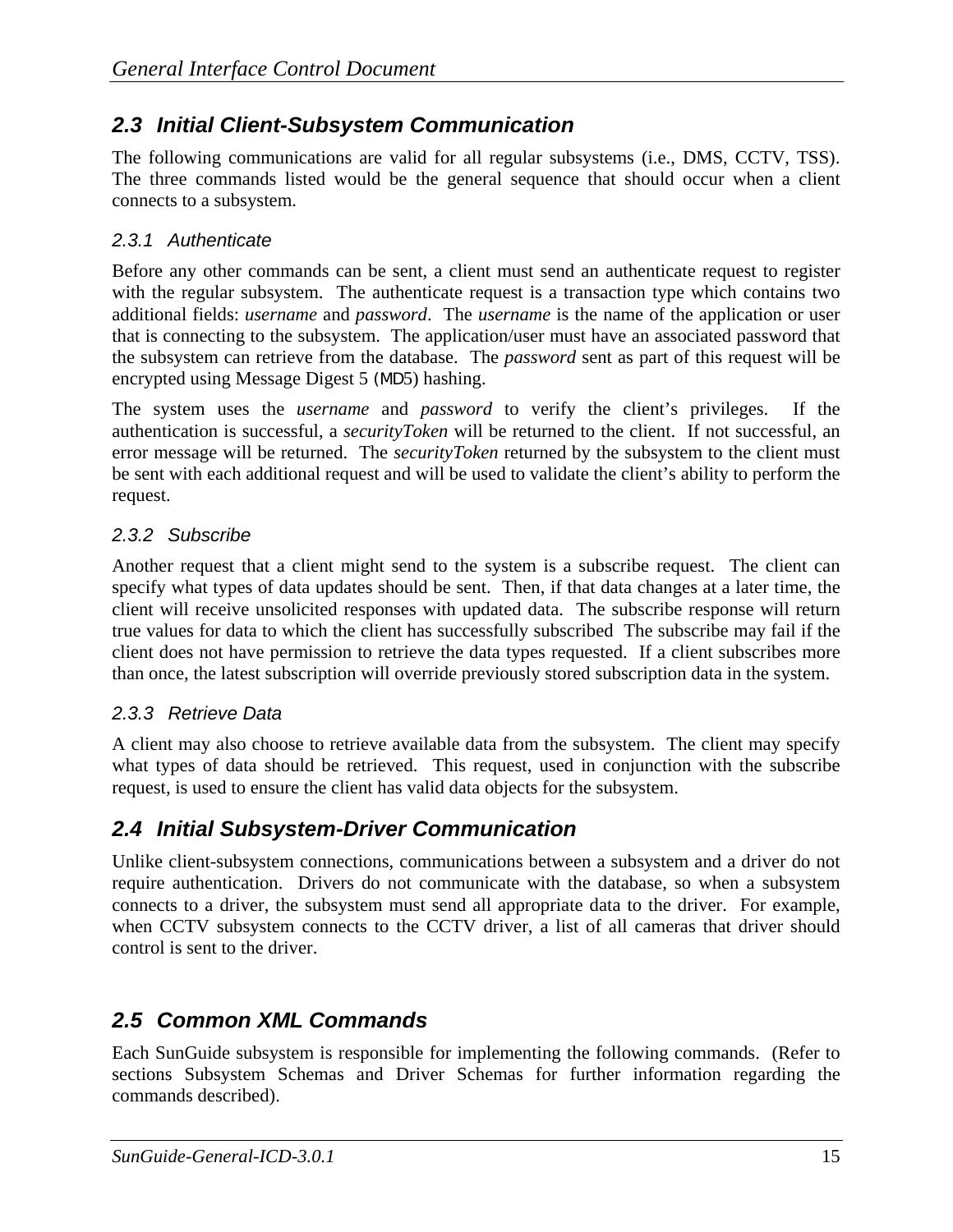### *2.5.1 setSystemPropertiesReq*

The setSystemPropertiesReq has settings for log mode and validation. Each subsystem is responsible for ensuring that the appropriate actions are taken when this request is received.

#### *2.5.2 updateSystemDataMsg*

The updateSystemDataMsg is request sent when user information has been modified outside of the subsystem. Each subsystem is responsible for ensuring that the appropriate action is taken when this request is received.

### *2.5.3 clientDisconnectMsg*

The clientDisconnectMsg is request sent when a client has disconnected from the Data Bus. This allows each subsystem to ensure connection information for that user is cleared. Each subsystem is responsible for ensuring that the appropriate action is taken when this request is received.

### *2.6 Network Connection*

A TCP/IP connection will be utilized to exchange data. A session begins when the client connects to the server and sends the authenticate request. The session ends when the connection closes. If the connection between the client and server is severed for any reason, the client must start anew by opening a TCP connection and sending the authenticate request. If the client wishes to resubscribe to data updates, a subscription request must also be resent each time the client reconnects.

### *2.7 Schema*

The schemas for these transactions may be located in the Schemas directory. The objects directory contains common data schemas that are used by the various request/messages/responses. Schemas are organized in the following tree structure:

#### common

- messages
	- o clientDisconnectMsg.xsd
	- o deviceStatusUpdateMsg.xsd
	- o startPollingMsg.xsd
	- o updateConnectionsMsg.xsd
	- o updateSystemDataMsg.xsd
- objects
	- o address.xsd
	- o baud.xsd
	- o common.xsd
	- o contact.xsd
	- o databaseId.xsd
	- o direction.xsd
	- o equipmentGroup.xsd
	- o equipmentLocation.xsd
	- o equipmentStatus.xsd
	- o font.xsd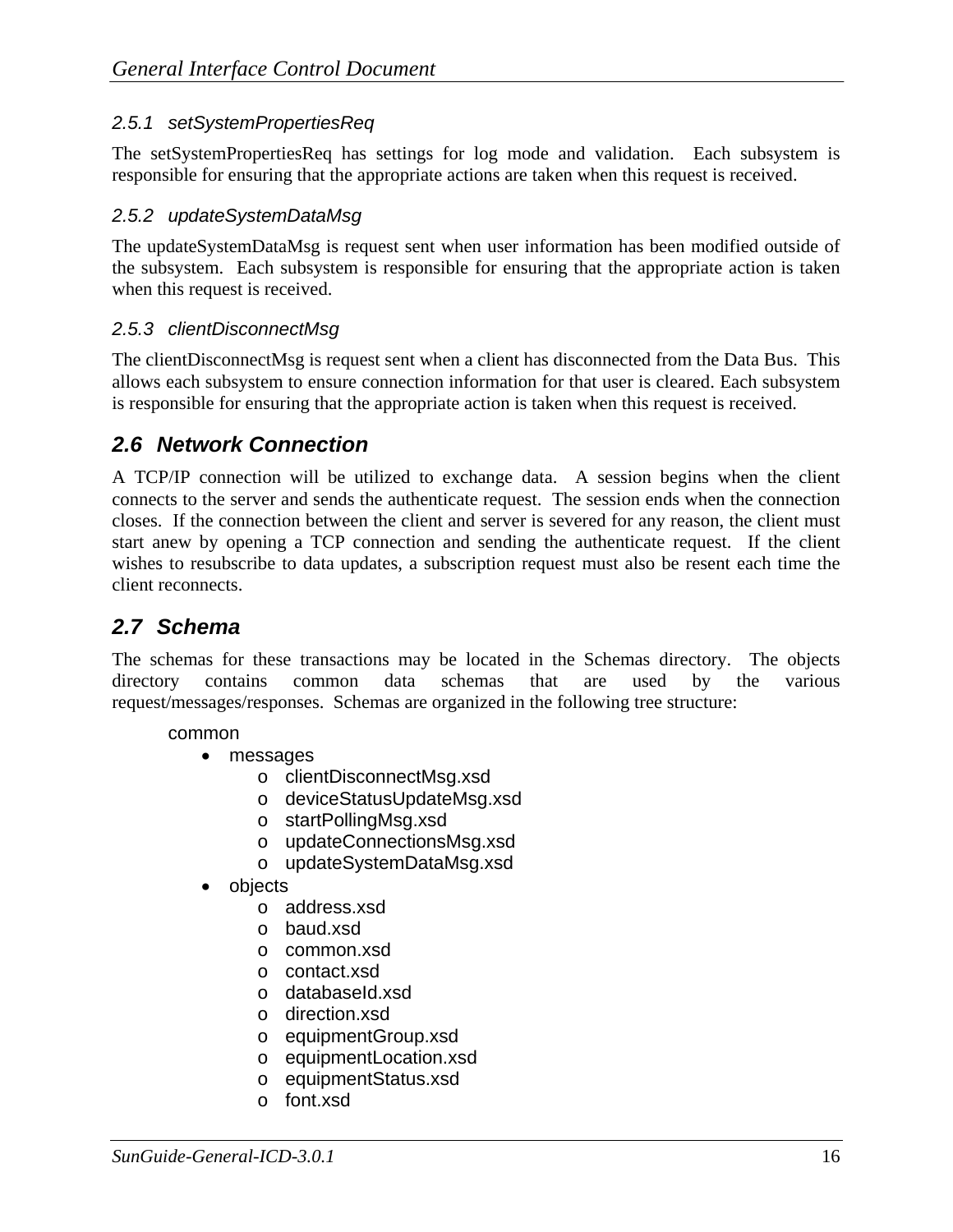- o id.xsd
- o idName.xsd
- o IName.xsd
- o location.xsd
- o Point.xsd
- o transaction.xsd
- **requests** 
	- o addEquipmentGroupReq.xsd
	- o authenticateReq.xsd
	- o connectionReq.xsd
	- o copyEquipmentGroupReq.xsd
	- o deleteEquipmentGroupReq.xsd
	- o modifyEquipmentGroupReq.xsd
	- o renameEquipmentGroupReq.xsd
	- o setSystemPropertiesReq.xsd
- **responses** 
	- o addEquipmentGroupResp.xsd
	- o authenticateResp.xsd
	- o connectionResp.xsd
	- o copyEquipmentGroupResp.xsd
	- o deleteEquipmentGroupResp.xsd
	- o errorResp.xsd
	- o modifyEquipmentGroupResp.xsd
	- o renameEquipmentGroupResp.xsd
	- o setSystemPropertiesResp.xsd

Requests may be sent from a client to a subsystem or from a subsystem to a driver. Responses may be sent from a driver to a subsystem or a subsystem to a client. A message can be sent from any process to another process.

### *2.8 Examples*

For example, if a client wishes to change the log level of a subsystem logging to the Status Logger, the client sends a setSystemPropertiesReq to the subsystem. The subsystem changes the log level as appropriate and sends a setSystemPropertiesResp to the calling client.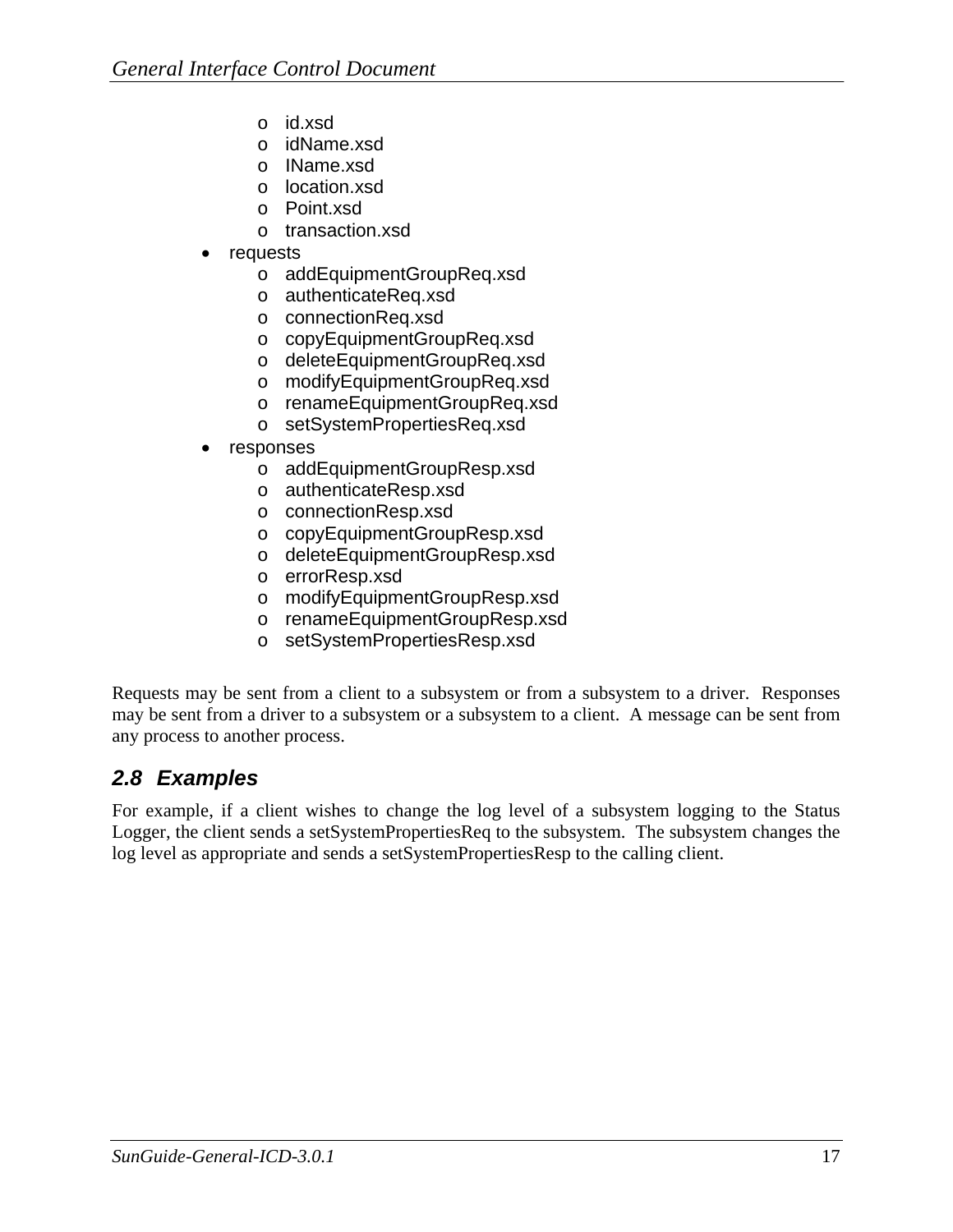

### **Figure 2-18 - Sample Transaction**

The tables below show which requests can be sent from client to subsystem and subsystem to driver. The responses sent from driver to subsystem and subsystem to client are also specified. Messages are sent when a response is not required.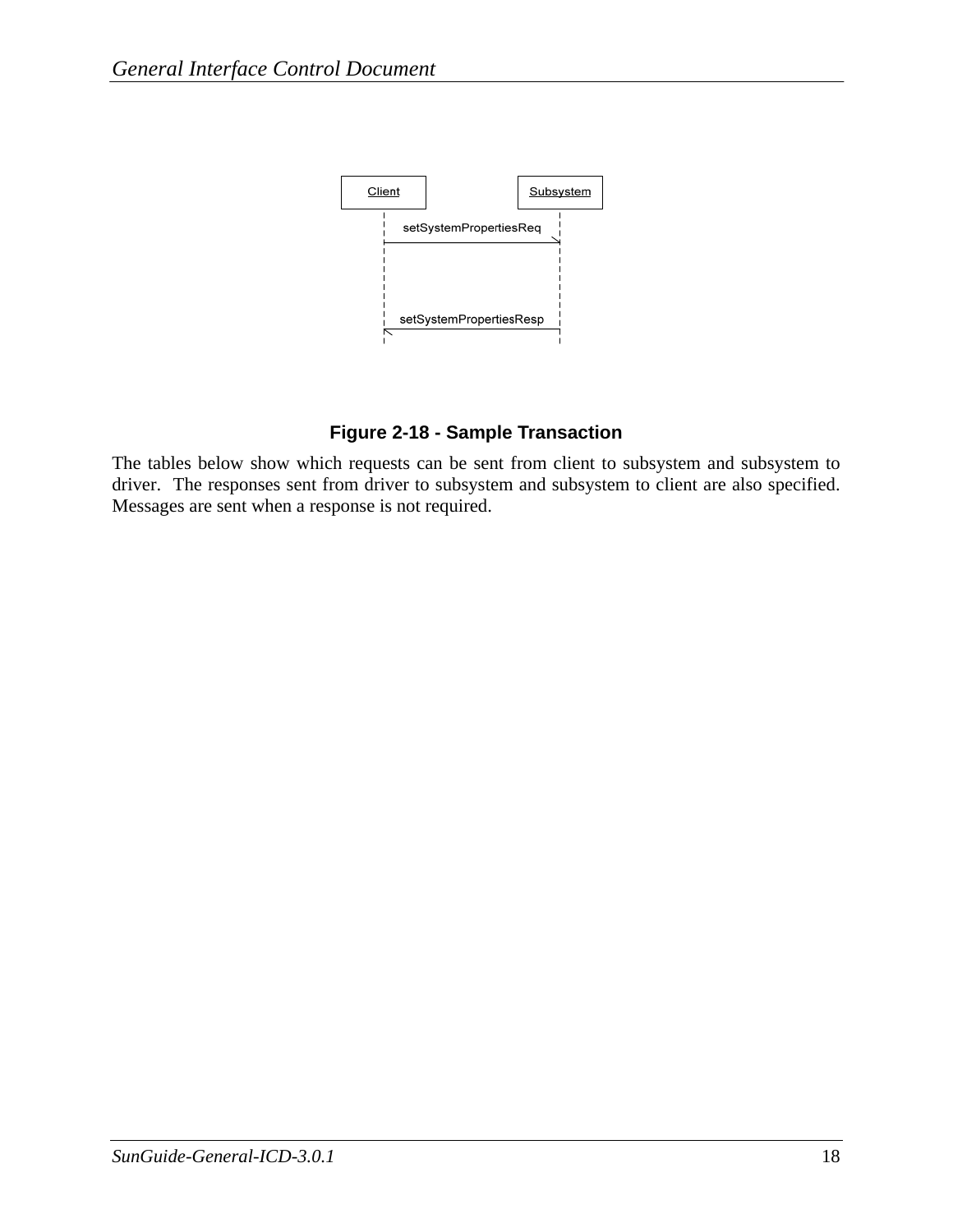### *2.9 Subsystem Schemas*

### *FC (From client),TC (To client), TD (To driver), FD (From driver)*

| <b>Usage Description</b>                                                              | <b>Requests</b>             | <b>FC</b>                 | TD | <b>Responses</b>             | <b>FD</b> | <b>TC</b> | <b>Messages</b>     | <b>TD</b> | <b>FD</b> | <b>TC</b> |
|---------------------------------------------------------------------------------------|-----------------------------|---------------------------|----|------------------------------|-----------|-----------|---------------------|-----------|-----------|-----------|
| Used to add a new<br>device group to a<br>subsystem.                                  | addEquipmentGroup<br>Req    | $\overline{X}$            |    | addEquipmentGroup<br>Resp    |           | X         |                     |           |           |           |
| Used to register a<br>client to with a<br>subsystem.                                  | authenticateReq             | X                         |    | authenticateResp             |           | X         |                     |           |           |           |
| Used to inform a<br>subsystem that a client<br>has disconnected from<br>the Data Bus. |                             |                           |    |                              |           |           | clientDisconnectMsg | X         |           |           |
| Used to connect a<br>source to a viewer or<br>disconnect a source<br>from a viewer.   | connectionReq               | X                         | X  | connectionResp               | X         | X         |                     |           |           |           |
| Used to copy and<br>existing equipment<br>group to a new group<br>name.               | copyEquipmentGrou<br>pReq   | $\boldsymbol{\mathrm{X}}$ |    | copyEquipmentGrou<br>pResp   |           | X         |                     |           |           |           |
| Used to delete an<br>equipment group from<br>the subsystem.                           | deleteEquipmentGro<br>upReq | X                         |    | deleteEquipmentGrou<br>pResp |           | X         |                     |           |           |           |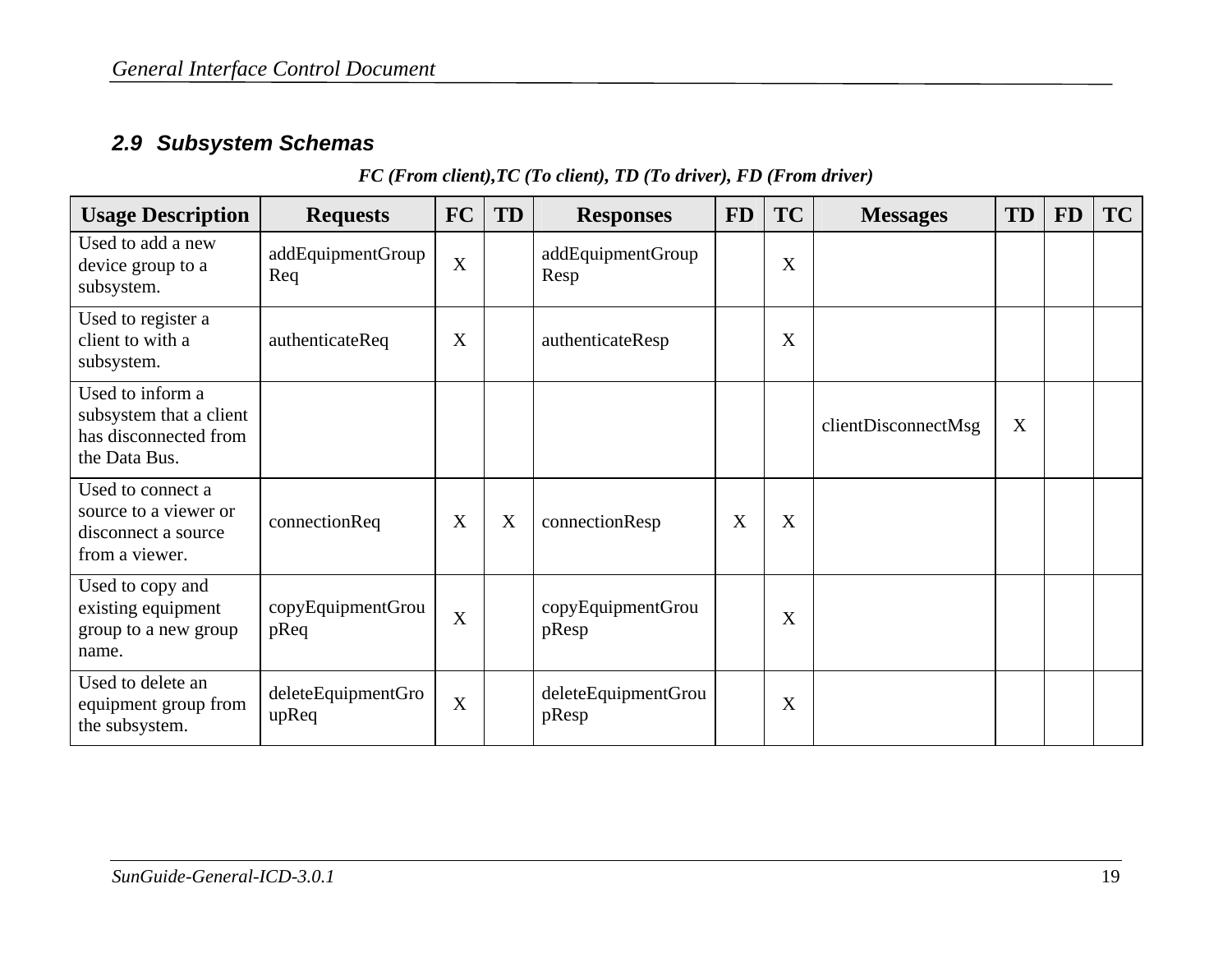| <b>Usage Description</b>                                                                                           | <b>Requests</b>             | <b>FC</b>                 | <b>TD</b> | <b>Responses</b>             | <b>FD</b> | <b>TC</b> | <b>Messages</b>           | <b>TD</b> | <b>FD</b> | <b>TC</b> |
|--------------------------------------------------------------------------------------------------------------------|-----------------------------|---------------------------|-----------|------------------------------|-----------|-----------|---------------------------|-----------|-----------|-----------|
| Used to notify client<br>when the status of a<br>device changes from<br>online to offline or<br>offline to online. |                             |                           |           |                              |           |           | deviceStatusUpdateM<br>sg |           |           | X         |
| Sent when no<br>corresponding request<br>can be used.                                                              |                             |                           |           | errorResp                    |           | X         |                           |           |           |           |
| Used to modify the<br>devices contained in<br>an equipment group.                                                  | modifyEquipmentGr<br>oupReq | X                         |           | modifyEquipmentGro<br>upResp |           | X         |                           |           |           |           |
| Used to rename an<br>existing equipment<br>group.                                                                  | renameEquipmentGr<br>oupReq | $\boldsymbol{\mathrm{X}}$ |           | renameEquipmentGr<br>oupResp |           | X         |                           |           |           |           |
| Used to turn schema<br>validation off and/or<br>set the log mode of the<br>process.                                | setSystemProperties<br>Req  | X                         | X         | setSystemPropertiesR<br>esp  | X         | X         |                           |           |           |           |
| Used to initiate device<br>polling for the<br>specified device.                                                    |                             |                           |           |                              |           |           | startPollingMsg           | X         |           |           |
| Used to update a<br>camera connection.                                                                             |                             |                           |           |                              |           |           | updateConnectionsM<br>sg  |           | X         |           |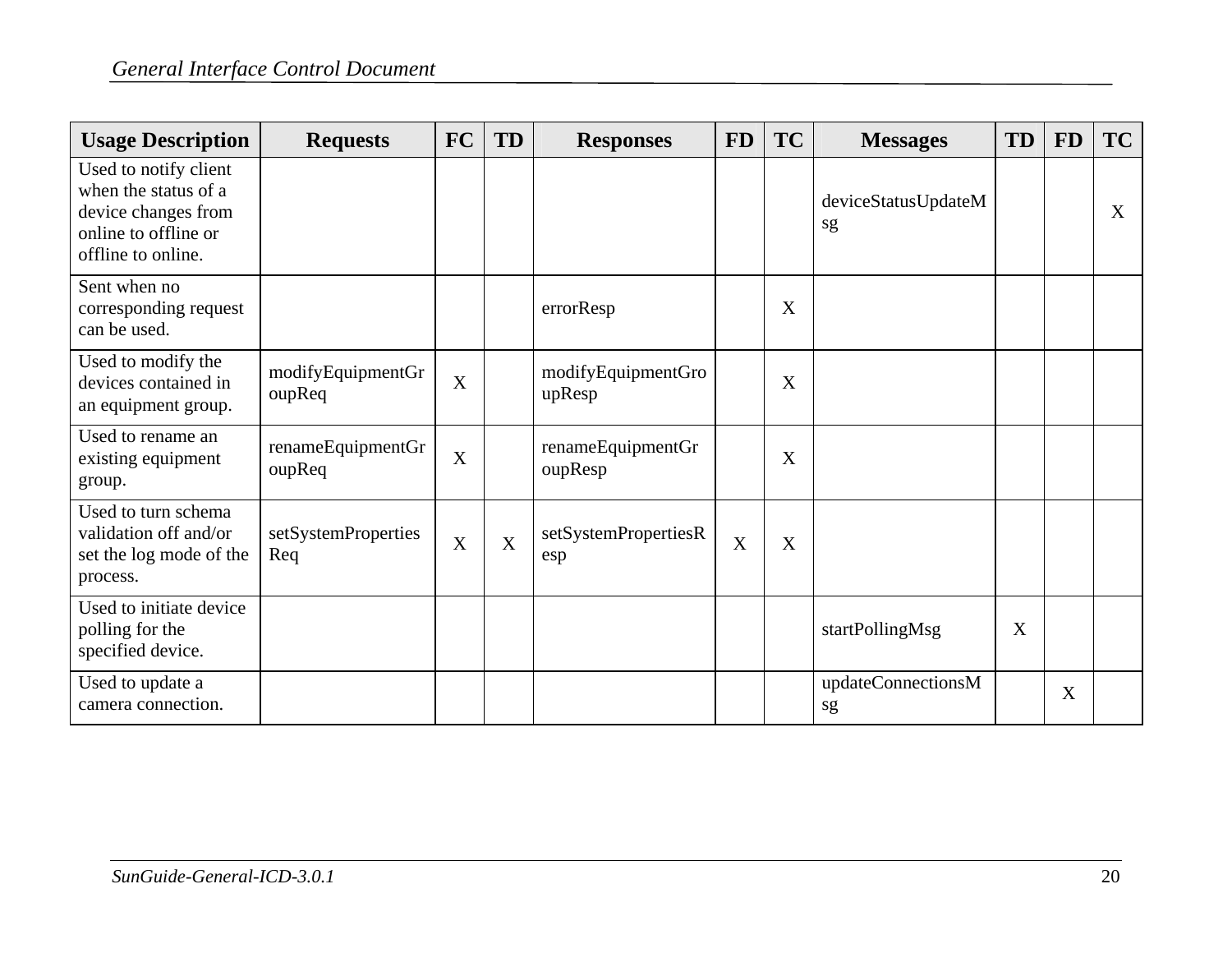| <b>Usage Description</b>                                                                                                                                    | <b>Requests</b> | FC | <b>TD</b> | <b>Responses</b> | <b>FD</b> | <b>TC</b> | <b>Messages</b>         | <b>TD</b> | <b>FD</b> | <b>TC</b> |
|-------------------------------------------------------------------------------------------------------------------------------------------------------------|-----------------|----|-----------|------------------|-----------|-----------|-------------------------|-----------|-----------|-----------|
| Used to request that<br>the process update its<br>cached data. This<br>message will be sent if<br>user information is<br>modified outside of<br>the system. |                 |    |           |                  |           |           | updateSystemDataMs<br>g | X         |           |           |

### *2.10 Driver Schemas*

| <b>Usage Description</b>                                                            | <b>Requests</b>            | TD | <b>Responses</b>            | <b>FD</b> | <b>Messages</b>          | TD | FD |
|-------------------------------------------------------------------------------------|----------------------------|----|-----------------------------|-----------|--------------------------|----|----|
| Used to connect a<br>source to a viewer or<br>disconnect a source<br>from a viewer. | connectionReq              | X  | connectionResp              | X         |                          |    |    |
| Used to turn schema<br>validation off and/or<br>set the log mode of the<br>process. | setSystemProperties<br>Req | X  | setSystemPropertiesR<br>esp | X         |                          |    |    |
| Used to update a<br>camera connection.                                              |                            |    |                             |           | updateConnectionsM<br>sg |    | X  |

### *TD (To driver), FD (From driver)*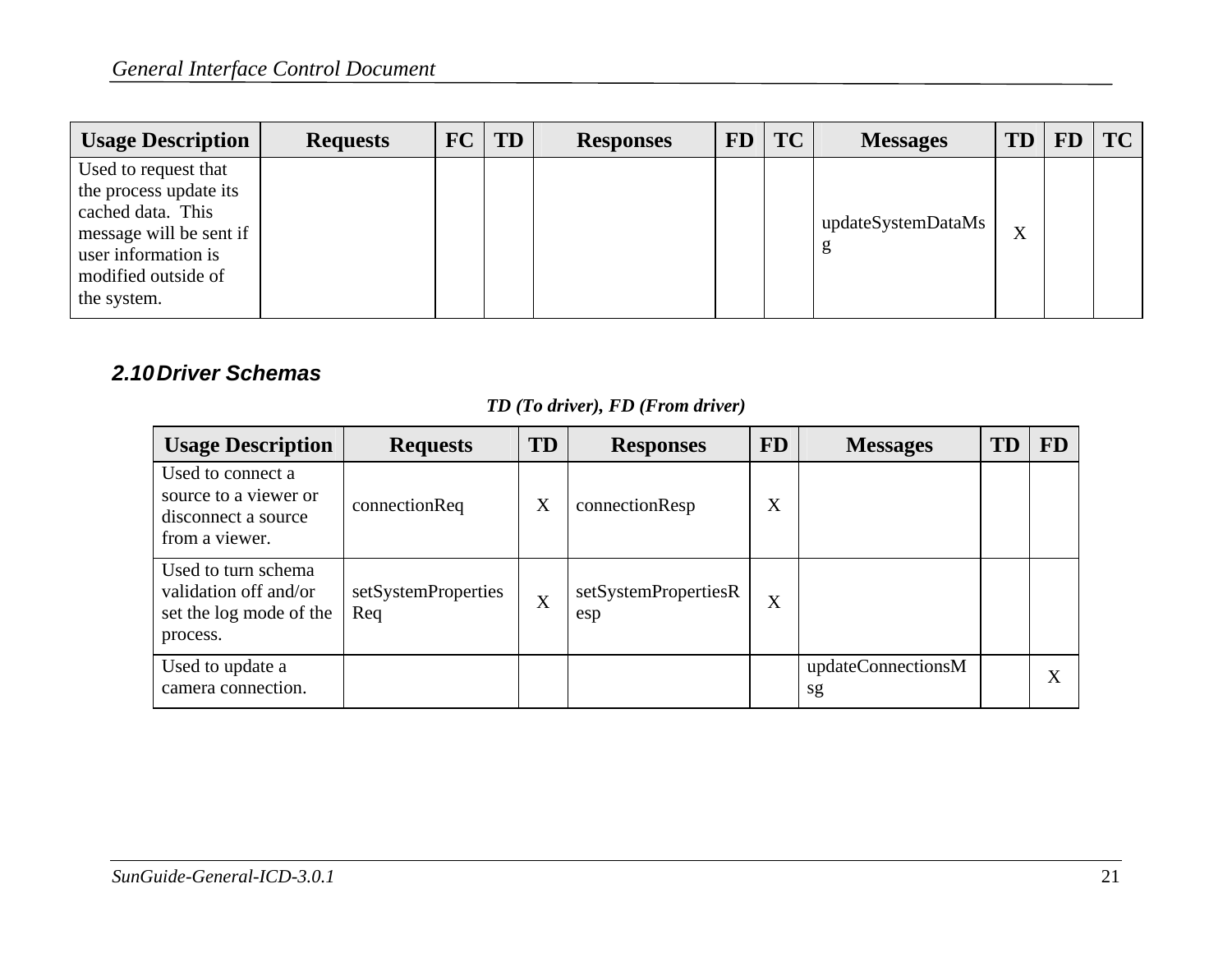| <b>Usage Description</b>                                                                                                                                    | <b>Requests</b> | <b>TD</b> | <b>Responses</b> | <b>FD</b> | <b>Messages</b>         | TD | <b>FD</b> |
|-------------------------------------------------------------------------------------------------------------------------------------------------------------|-----------------|-----------|------------------|-----------|-------------------------|----|-----------|
| Used to request that<br>the process update its<br>cached data. This<br>message will be sent if<br>user information is<br>modified outside of<br>the system. |                 |           |                  |           | updateSystemDataMs<br>g | X  |           |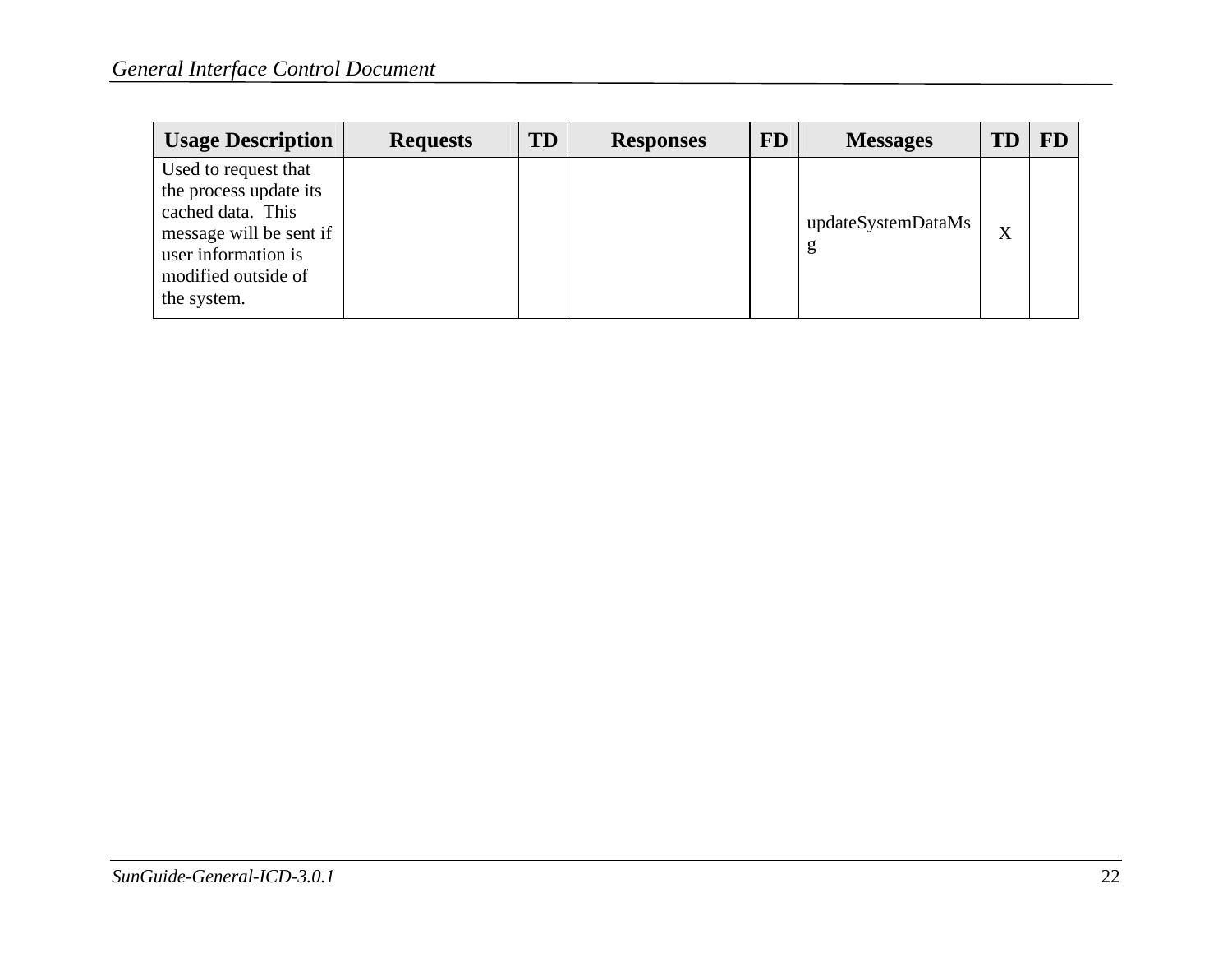# **3. Notes**

Information about XML and schemas can be found at the World Wide Web Consortium (W3) website at http://www.w3.org.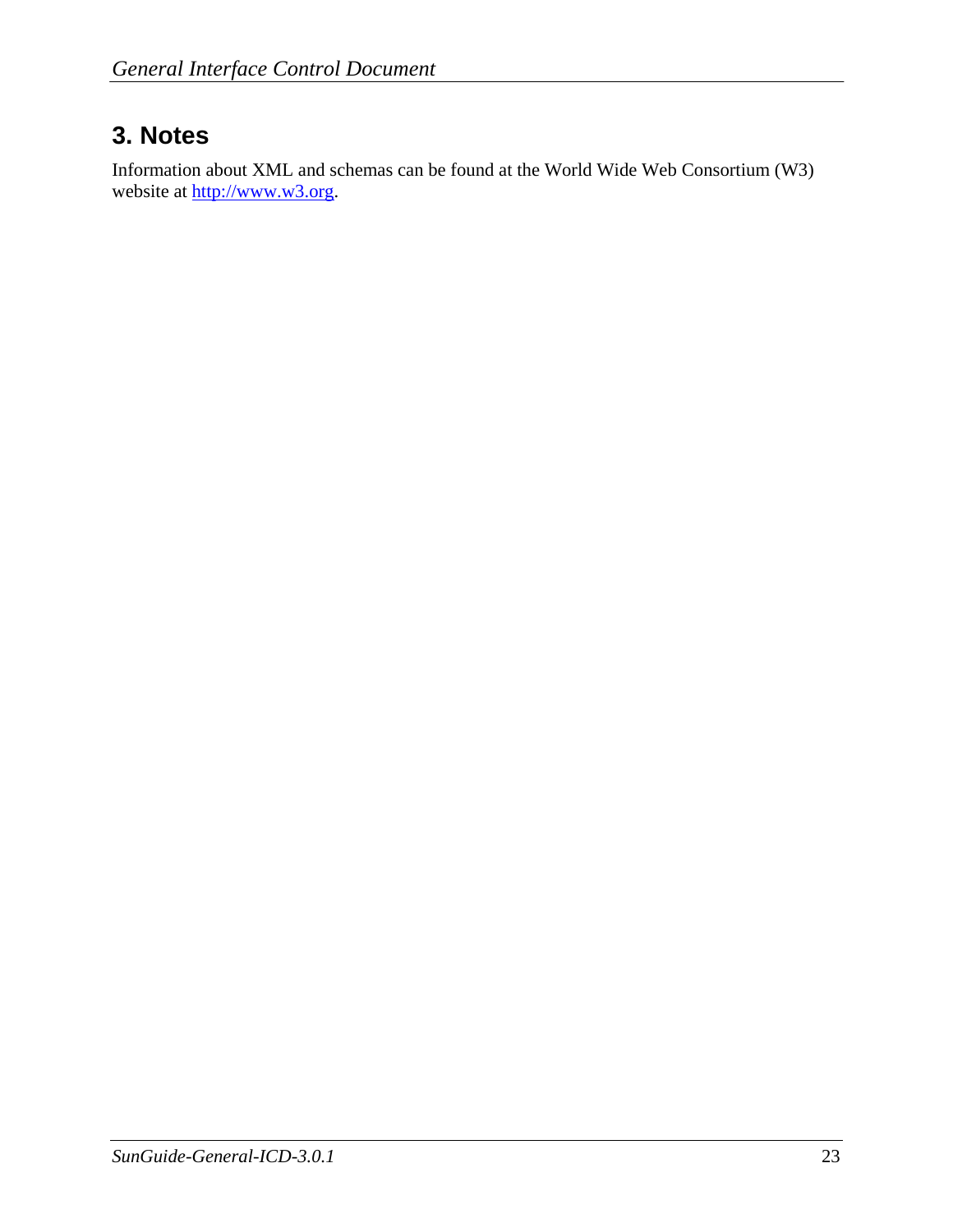**Attachment 1 Documentation Key**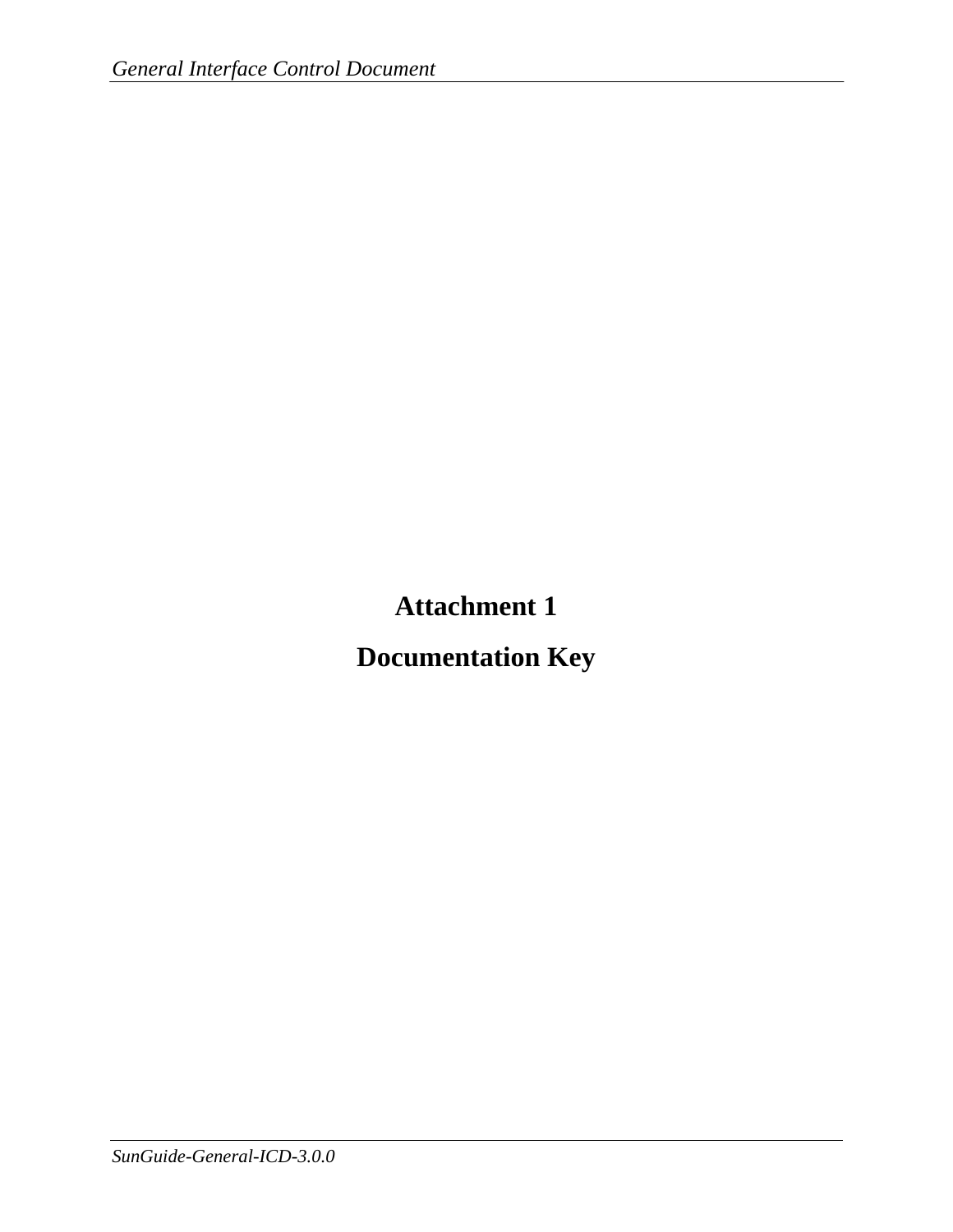### *Documentation Key*

The documentation for the XML schemas uses notation that is unique to this type of document.

The following icons and terminology are used in the schema design documentation. This documentation is generated by XML Spy (www.altova.com).

#### **Element Symbols**

#### Country

Mandatory single element. This element is required in the XML for the XML to be valid with respect to the schema. Details: MinOcc=1, MaxOcc=1

#### **Name**

Mandatory single element, containing Parsed Character Data (#PC-Data). This element is required in the XML for the XML to be valid with respect to the schema. The content may be simple content or mixed complex content.

Details: MinOcc=1, MaxOcc=1, type=xsd:string, content=simple.

### $\frac{1}{2}$  Location  $\frac{1}{2}$

Single optional element. This element is not required in the XML. Details: MinOcc=0, MaxOcc=1

Mandatory multiple element. This element is required in the XML for the XML to be valid with respect to the schema. No more than five of these elements may exist. Details MinOcc=1, MaxOcc=5.

$$
\overbrace{\qquad \qquad }^{\text{Division}}\\
$$

 $1 \cdot \infty$ Mandatory multiple element containing child elements. Details: MinOcc=1, MaxOcc=unbounded, type=DivisionType, content=complex.

The element expanded to show the child elements.

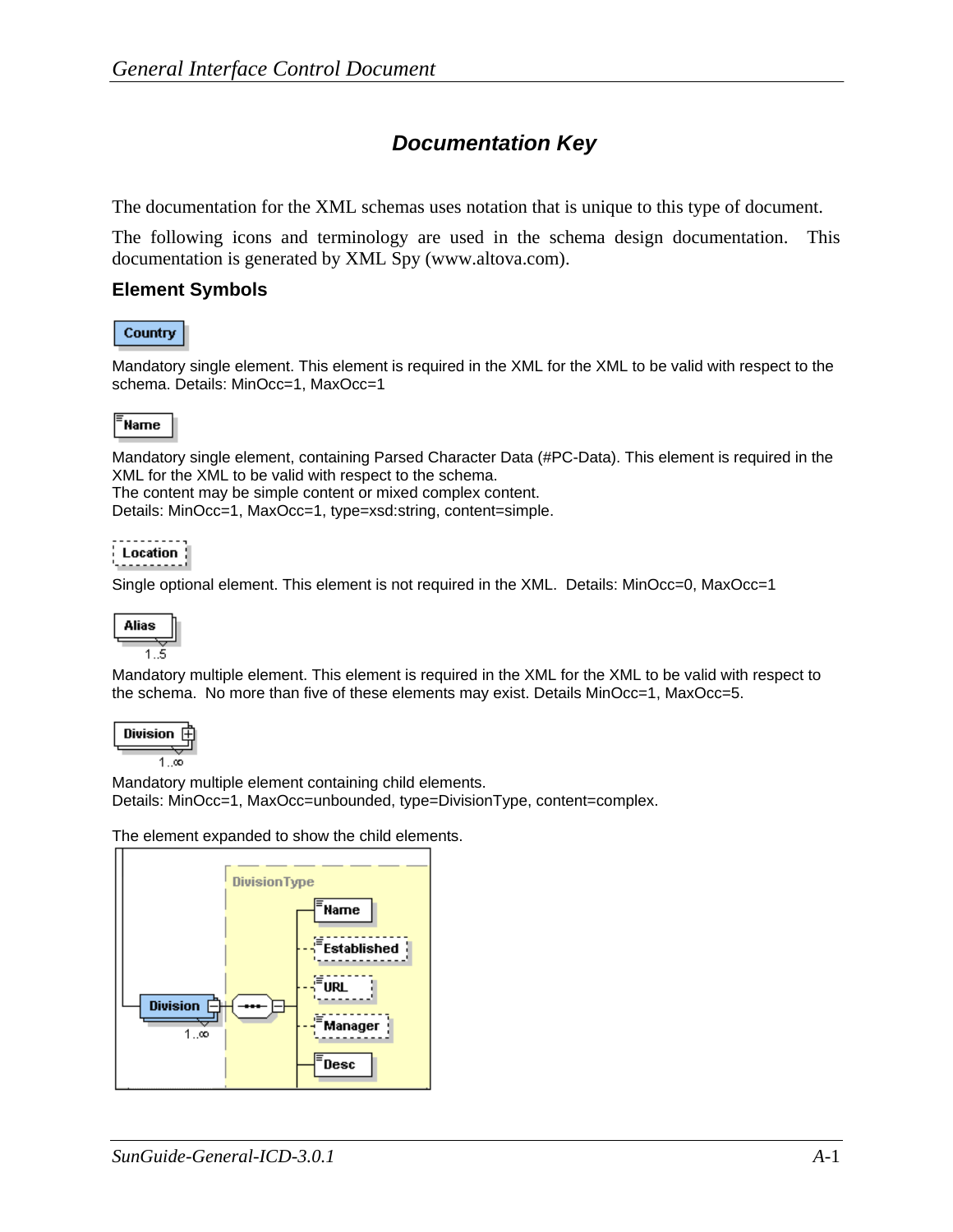#### any ##other

"Any" can be a placeholder for any element from a certain namespace.

#### **Simple types**:

A "simple type" element is defined as a datatype that only contains values and no element or attributes. .<br>Name

Details: name=Name, type=xsd:string, content=simple.

#### **Complex types**:

"Complex type" is a datatype which may contain attributes, elements and text.

References to "external" complex types are displayed with a yellow background. In the example below, the Person element references the PersonType complex element.



#### **Compositors**

A "Compositor" defines an ordered sequence of sub elements (child elements).

#### **Sequence**:

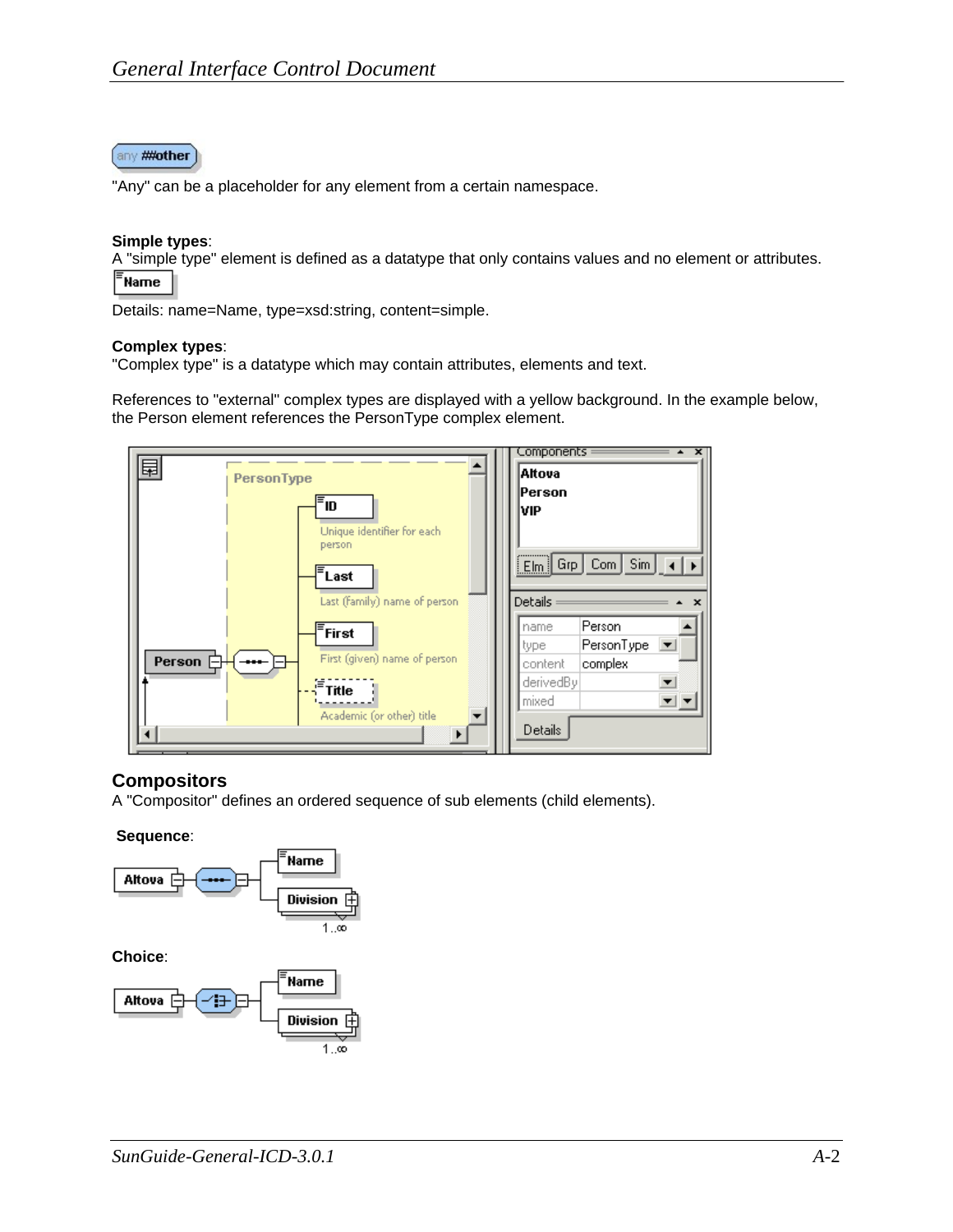**All**:



#### **References to global components**

If a schema references a component in another schema, a link icon appears at the bottom left of the element symbol.



#### **Document example**

The following element "Person" shows an example of the generated documentation. The Person is a PersonType which is displayed within the dotted lines. All of the elements of PersonType are depicted in this documentation. All elements are required except for Title, which is optional as designated by the dotted lines around the element box. The type of each element is shown as well as the restrictions if any exist. Attribute information, including type and whether required, is depicted in the table.